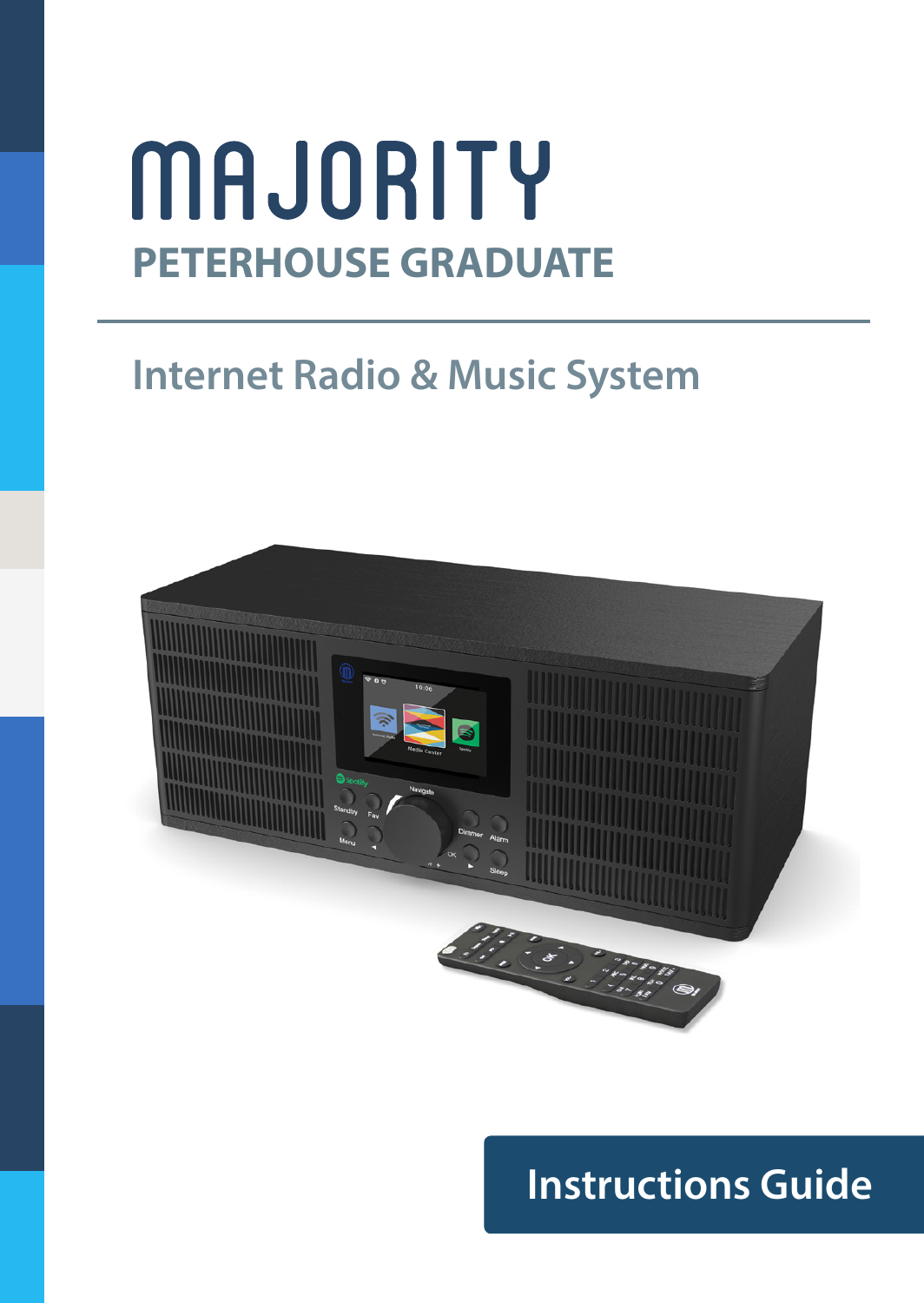#### Contents

# **3** YEAR<br>**SWARRANTY**

Watch video tutorials and register your product for a FREE 3-year warranty at www.majorityradios.co.uk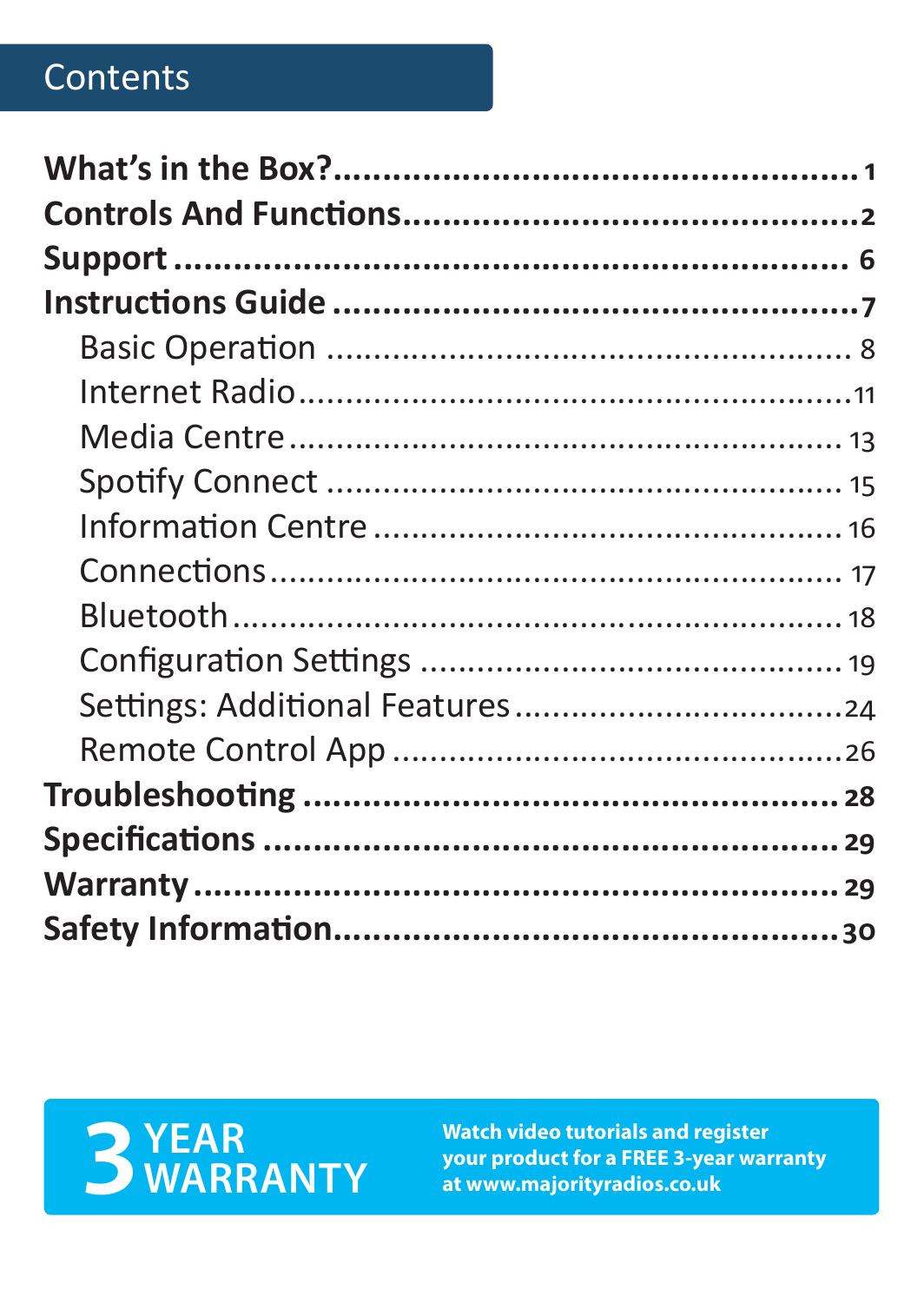#### What's in the Box?

#### **Box Contents**

- 1. Majority Peterhouse Graduate
- 2. Remote Control
- 3. Power Adapter
- 4. Instructions Guide

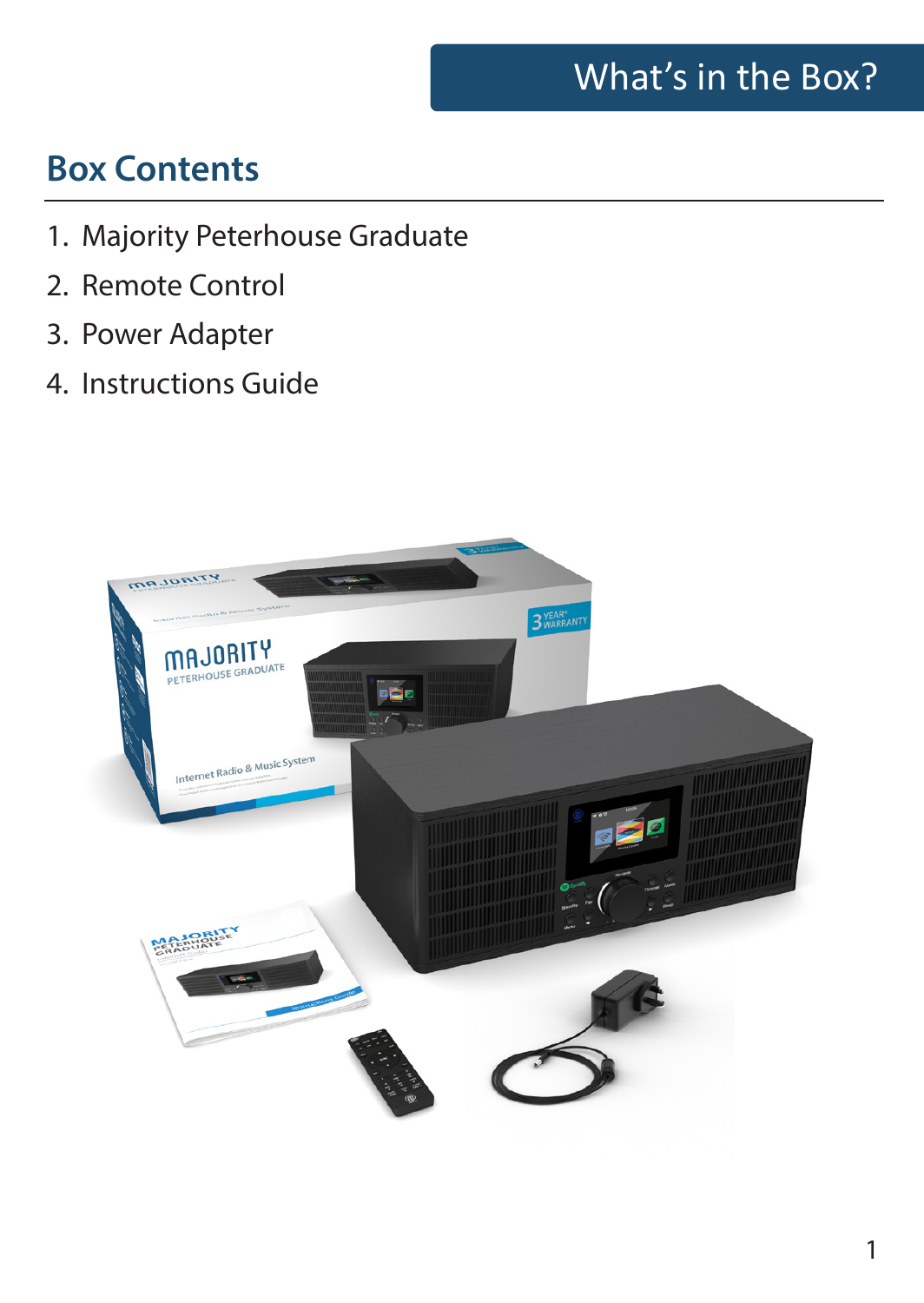### Controls And Functions

#### **Front Panel**



- 1. Display screen
- 2. Standby button
- 3. Menu button
- 4. Favourites button
- 5. Previous  $($ **(** $)$  button
- 6. Select Dial Vol+/Vol- dial Rotate = Scroll, Press = Select
- 7. Next button  $(\blacktriangleright)$
- 8. Dimmer button
- 9. Sleep button
- 10. Alarm button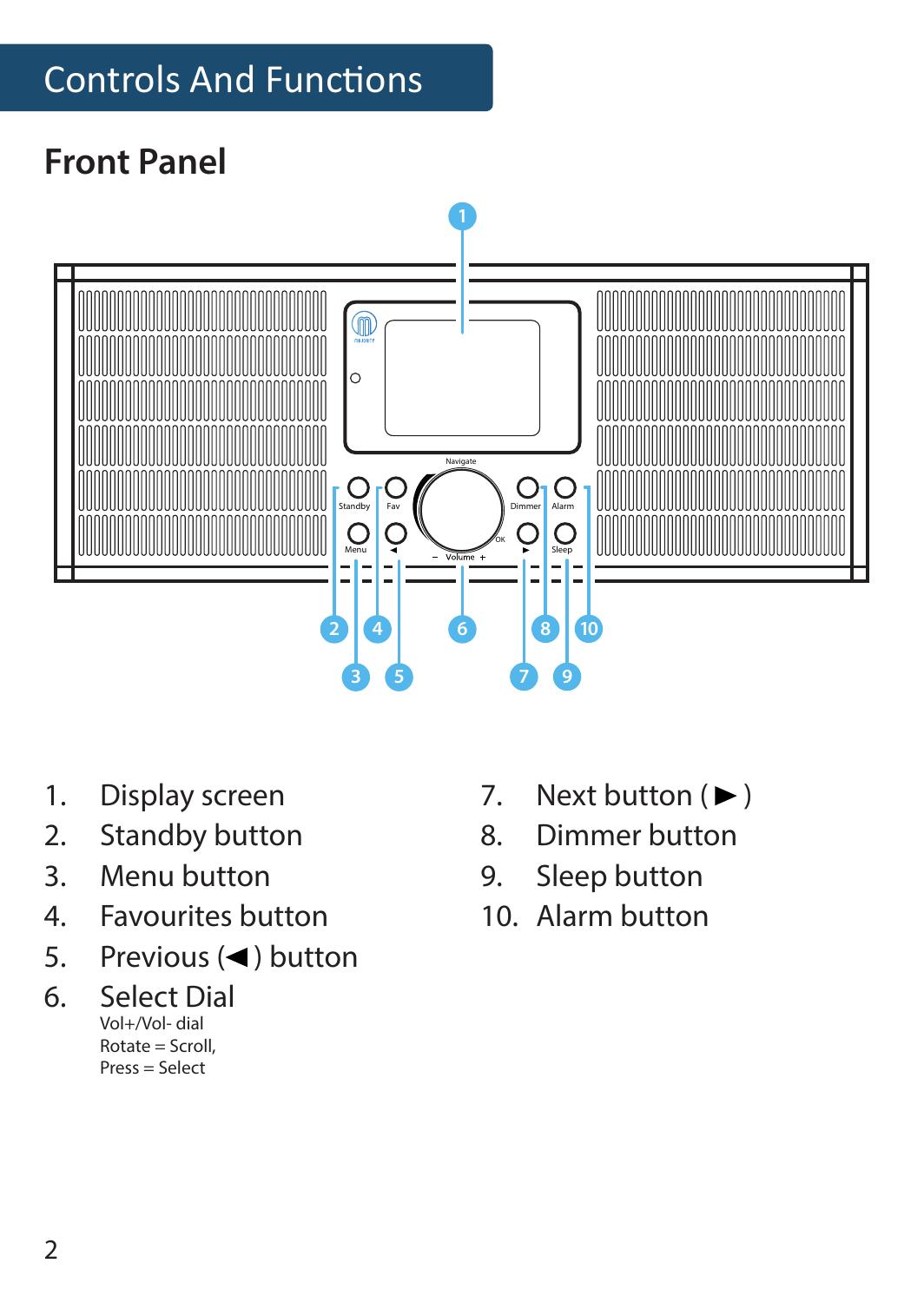#### Controls And Functions

#### **Back View**



- 11. ON/OFF Switch
- 12. DC 12V Power In
- 13. Line Out
- 14. Aux In
- 15. USB Port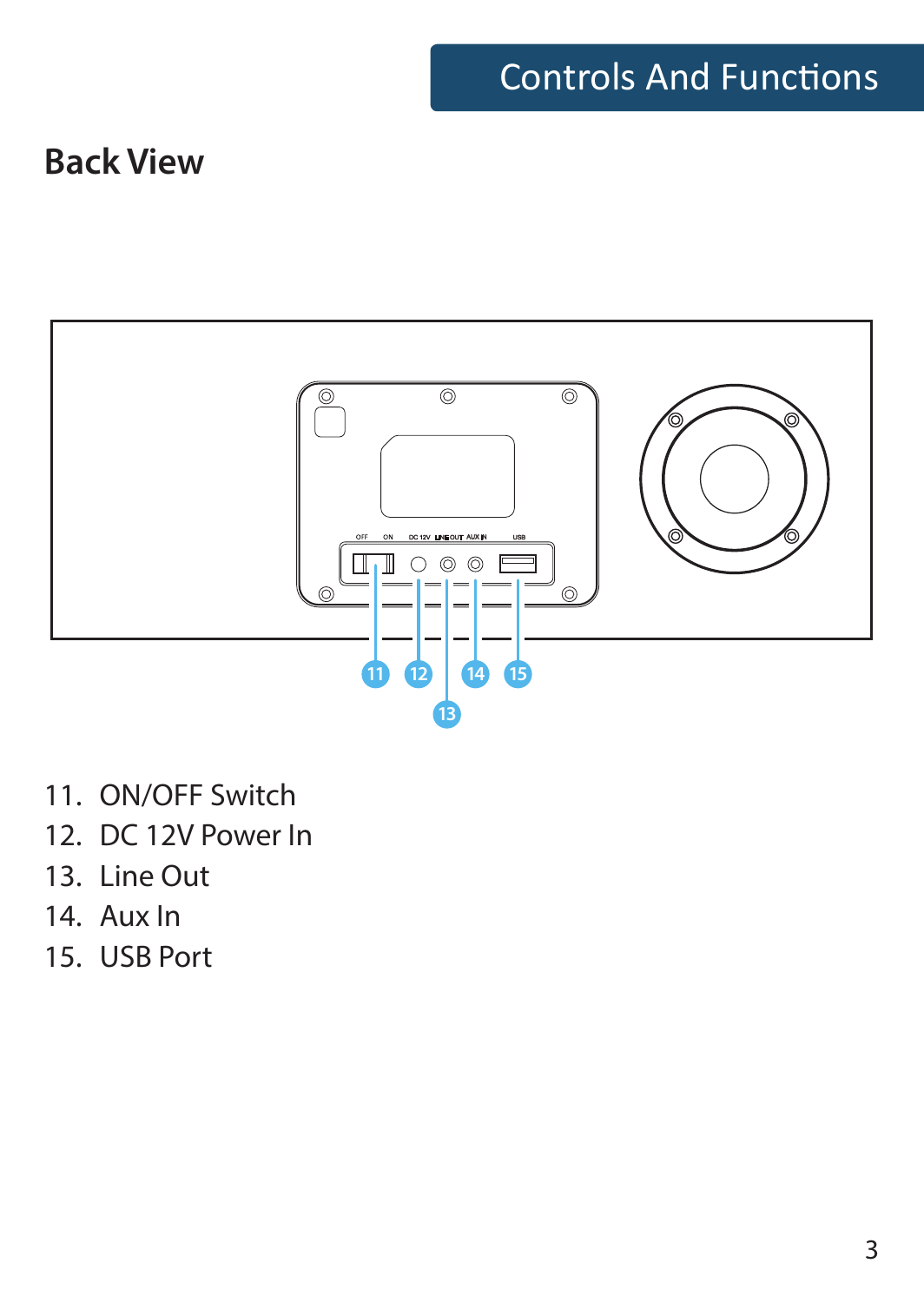#### **Remote Control**

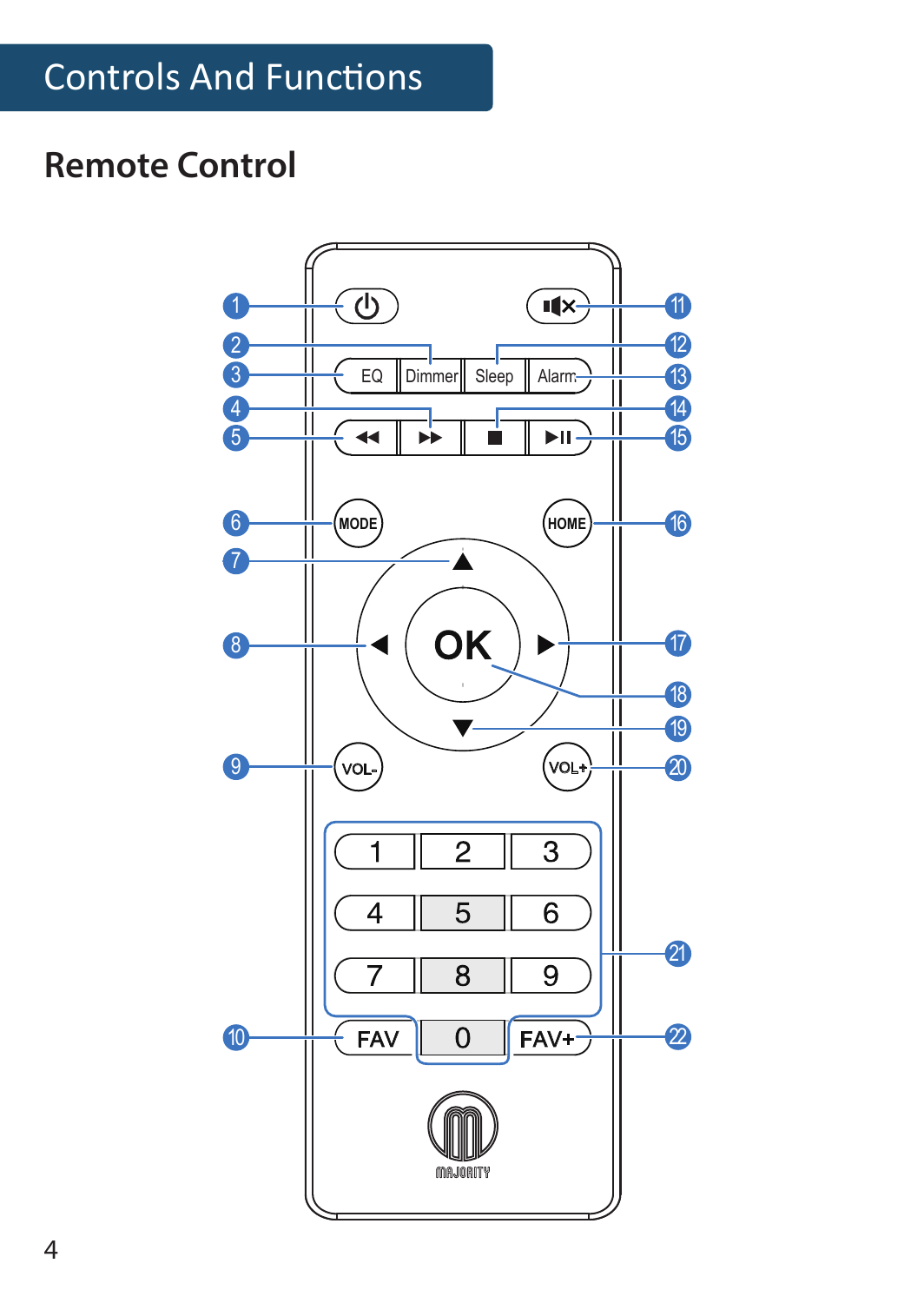## Controls and Functions

- 1. Power On/Off Switch the unit between on and Standby mode
- 2. Dimmer Switch between two dimmer settings
- 3. Equaliser Adjust the sound to different media options for the best sound
- 4. Skip forward button Skip forward through tracks in Bluetooth mode
- 5. Skip backward button Skip backwards through tracks in Bluetooth Mode
- 6. MODE button Scroll through available audio modes on display screen
- 7. Scroll up
- 8. < back button/scroll left Go back to previous display screen or options available. Also use to scroll left
- 9. Vol button
- 10. Fav Preset recall When in the audio mode view favourite stations that have been set
- 11. MUTE button Stop/start audio sounding

#### 12. Sleep button

Select repeatedly until desired sleep timer set on top right of display

- 13. Alarm button Select to view and create alarm options
- 14. Stop button
- 15. Pause/Play
- 16. HOME button View main display screen
- 17. > forward button/scroll right Use to go to next option/screen or scroll right.
- 18. Select button Select chosen option
- 19. Scroll down
- $20.$  Vol  $+$  button
- 21. Keypad Type numbers and letters
- 22. Add as a favourite/preset When on the desired station. press to set as a favourite. Use the select OK button to choose preset number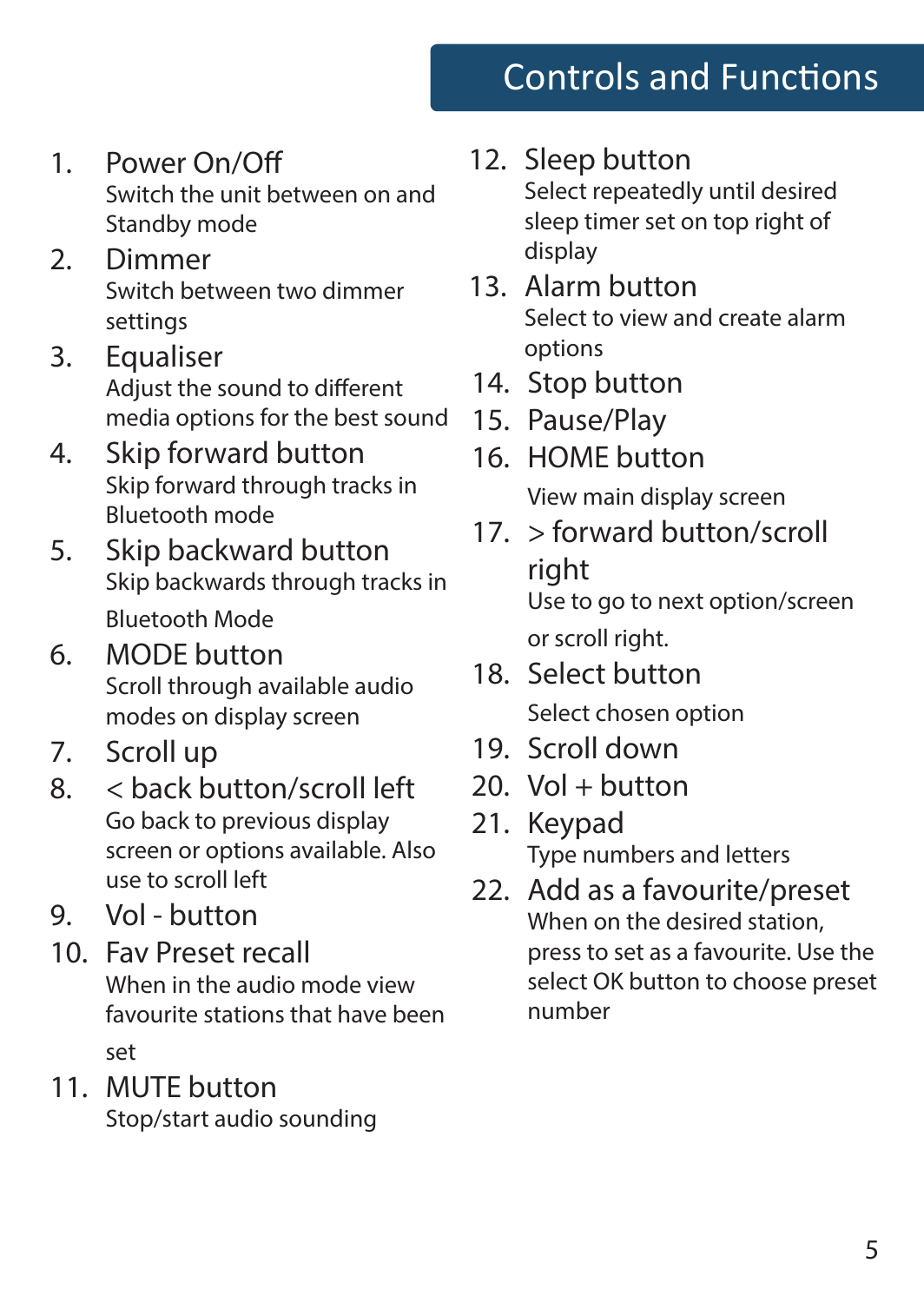#### Support

#### **Support**

Thank you for your purchase of the Majority Peterhouse Graduate internet radio.

Please follow the guidance of the manual to set up your new purchase and begin enjoying its features.

If you require further assistance with your new radio, please contact our support team on the Majority website: **https://www.majorityradios.co.uk/support**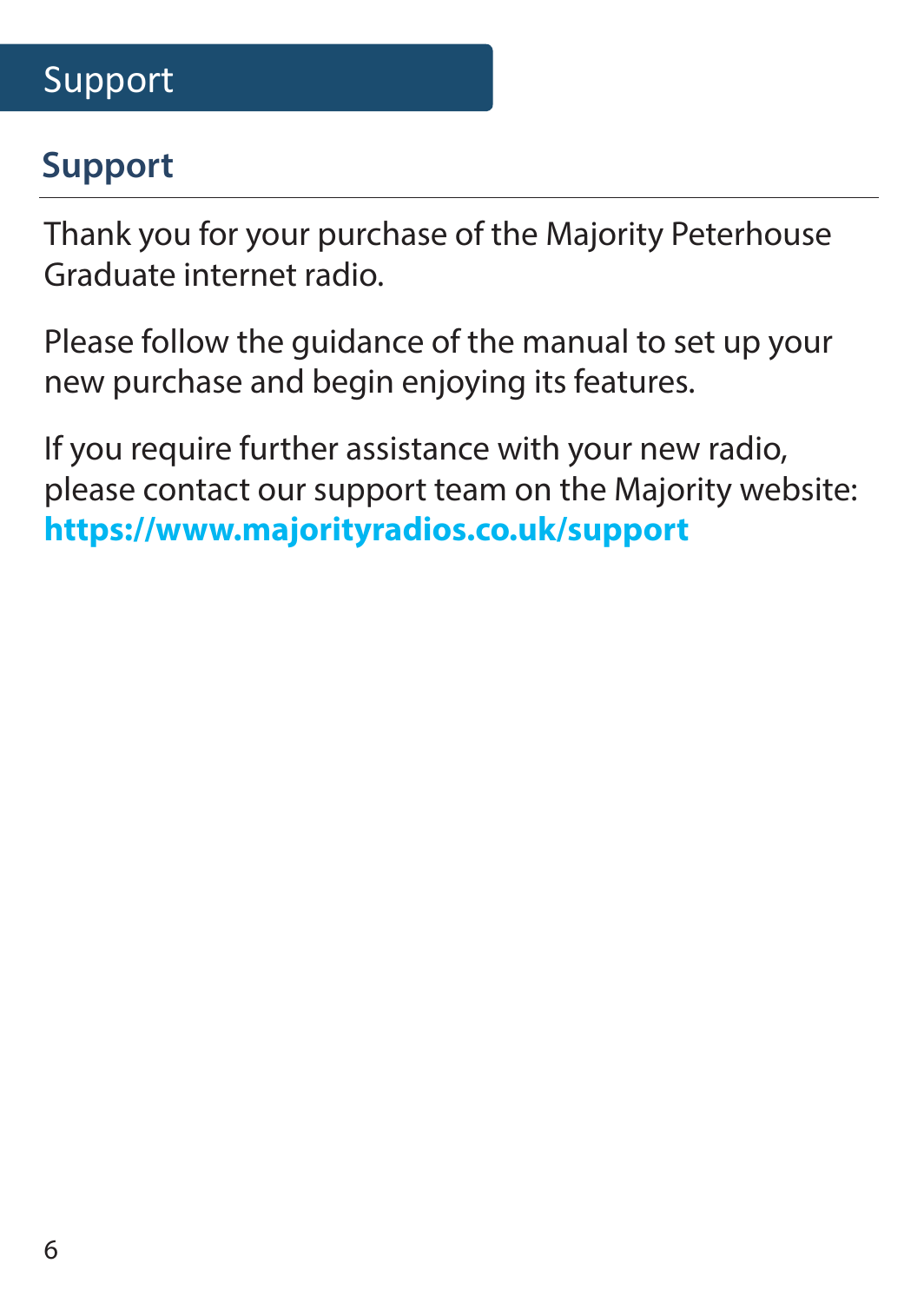#### **Navigation Settings**

**Standby button**: This should be used to turn your radio on and off. The Standby screen will display the time, date and any settings set such as alarms.

To turn your radio on, press the **Standby** button to be taken to the home screen or last station being used before standby.

**Select Dial/Volume:** Rotate the dial clockwise or anticlockwise to scroll through choices and press down the dial to confirm selections.

Change the volume when you are on the radio station playing display screen. The volume will not be altered when you are navigating around the radio as it will begin to function as the Select dial.

**Menu button:** Select the **Menu** button to browse through your audio options such as Local Radio, Internet Radio, Media Centre, Information Centre, AUX, Configuration Settings. Also use the Menu button to cancel out of settings being made.

**Dimmer:** Select **Dimmer** to choose between the two default dimmer options. Alter dimmer's brightness in Configuration settings.

**< and > buttons:** Buttons used to alter settings. Use the 'previous' button to go back a step.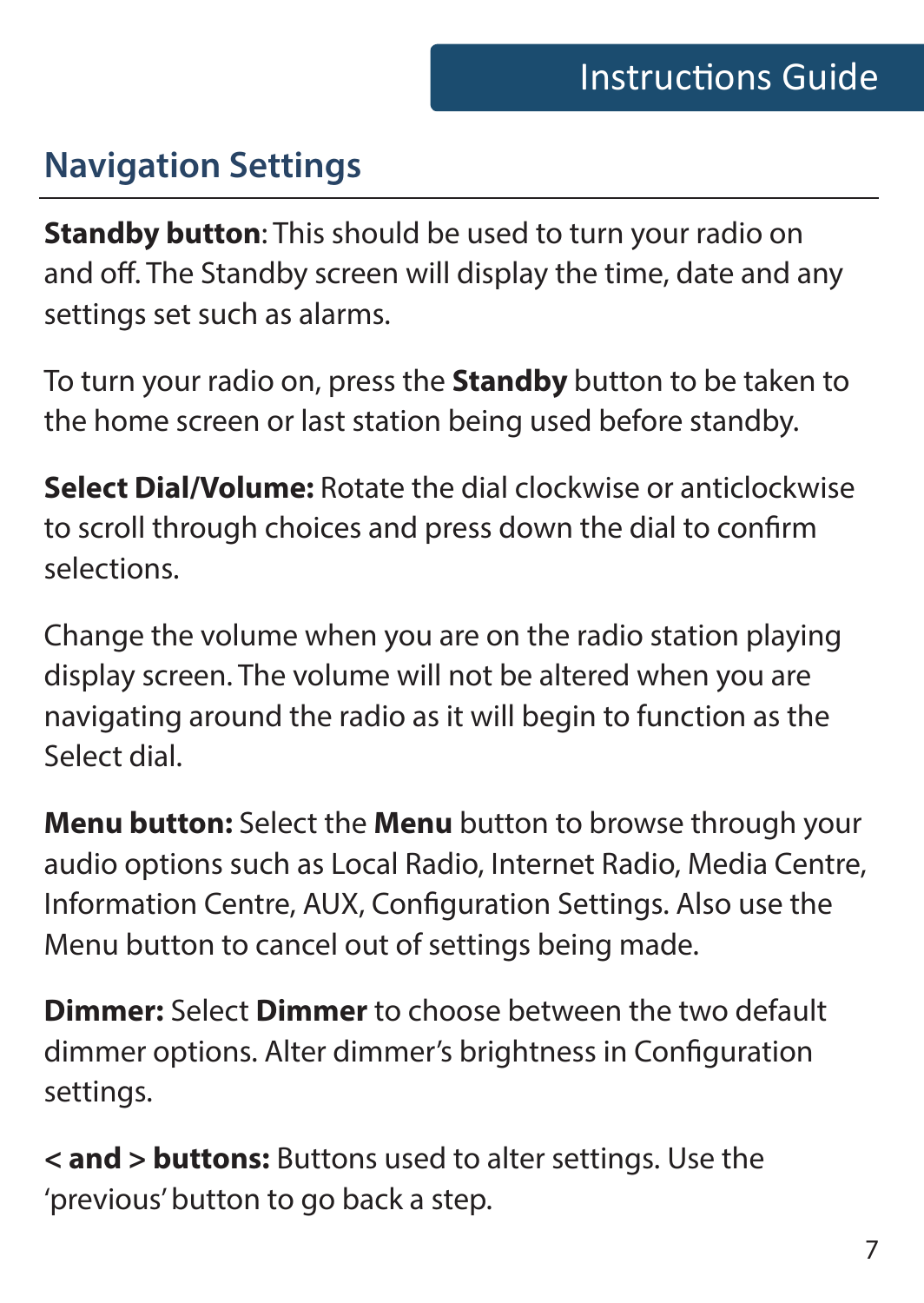#### **Basic Operation**

**Please note** that the instructions within this manual will refer to the radio button number e.g **(Ref.\*number\***) in accordance to the diagrams on pages 2-3. The remote control can also be used with the relevant buttons as per the diagram on pages 4-5.

#### **Starting up your internet radio**

Plug the adaptor connector into the back of the system labelled 'DC in' (**Ref.12**) and turn the power on from the mains. Switch the button at the back of the radio to 'ON' (**Ref.11**) to display a 'Welcome' screen.

After the Welcome screen, you will be able to select your chosen language by scrolling with the Select dial (**Ref.6**). Select your language by pressing down the Select dial.

If this is the first time of using your radio, you will get the option to set up your WiFi to stream Internet Radio with the message "Would you like to configure network now?". If you select YES, your radio will begin to scan for nearby networks to connect to.

If you select NO then you can set this up later in configuration settings.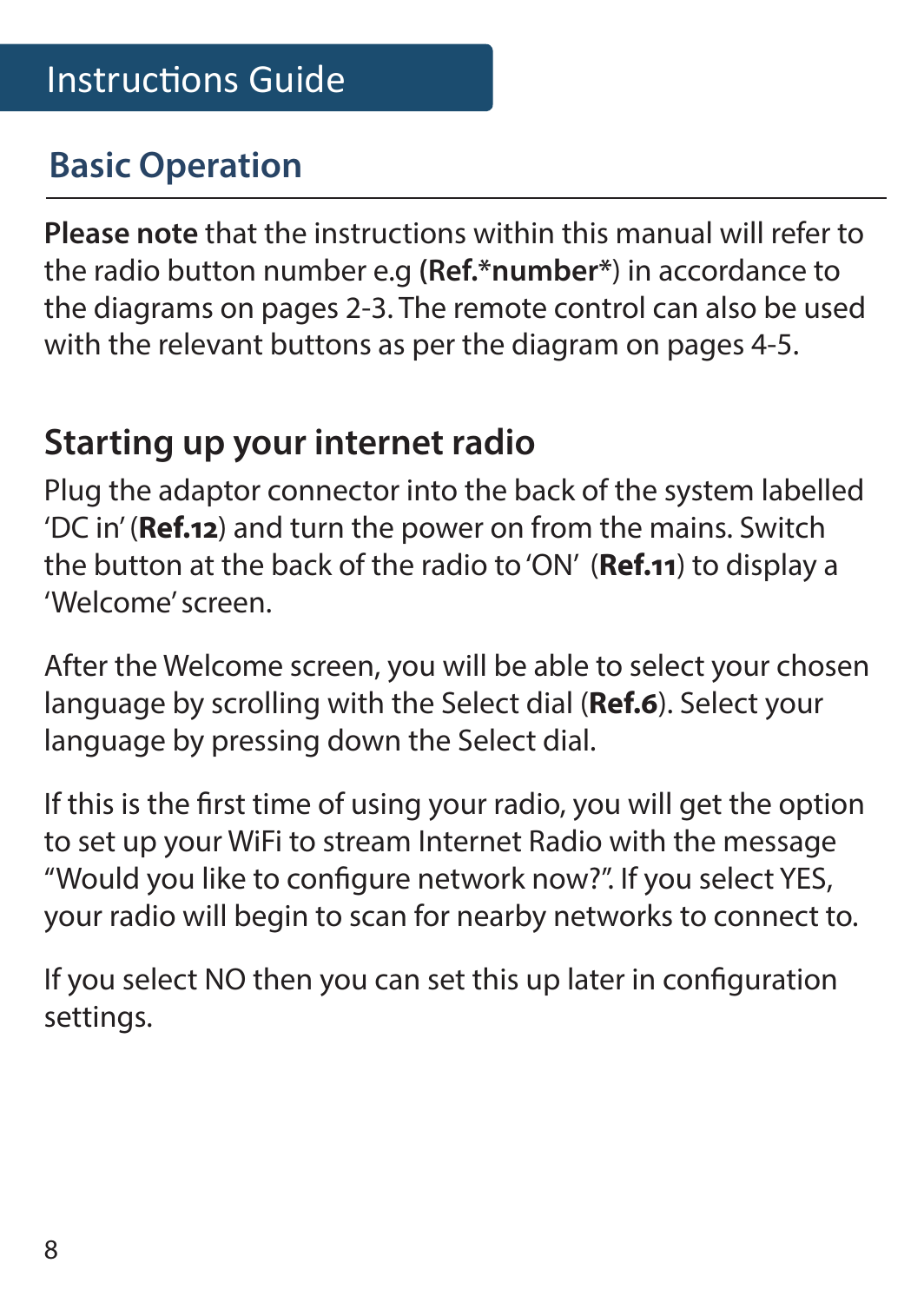#### **Manual WiFi Set-up**

If you select YES, you will be able to select your chosen WiFi network and enter WiFi password in the next display screen. Type letters/numbers by scrolling with the select dial (**Ref.6)**  until the correct digit is displayed and click '>' to go to the next digit. Once finished, press down the select dial to confirm.



#### **Wireless Network (WPS PBC)**

When at the "Would you like to configure network now?" stage, if you select "YES (WPS)" your radio will begin to search for WiFi connections.

Whilst this has been selected you will have 120 seconds to click the WPS button on your WiFi modem. This will connect your WiFi to your radio without manually writing in the passcode.

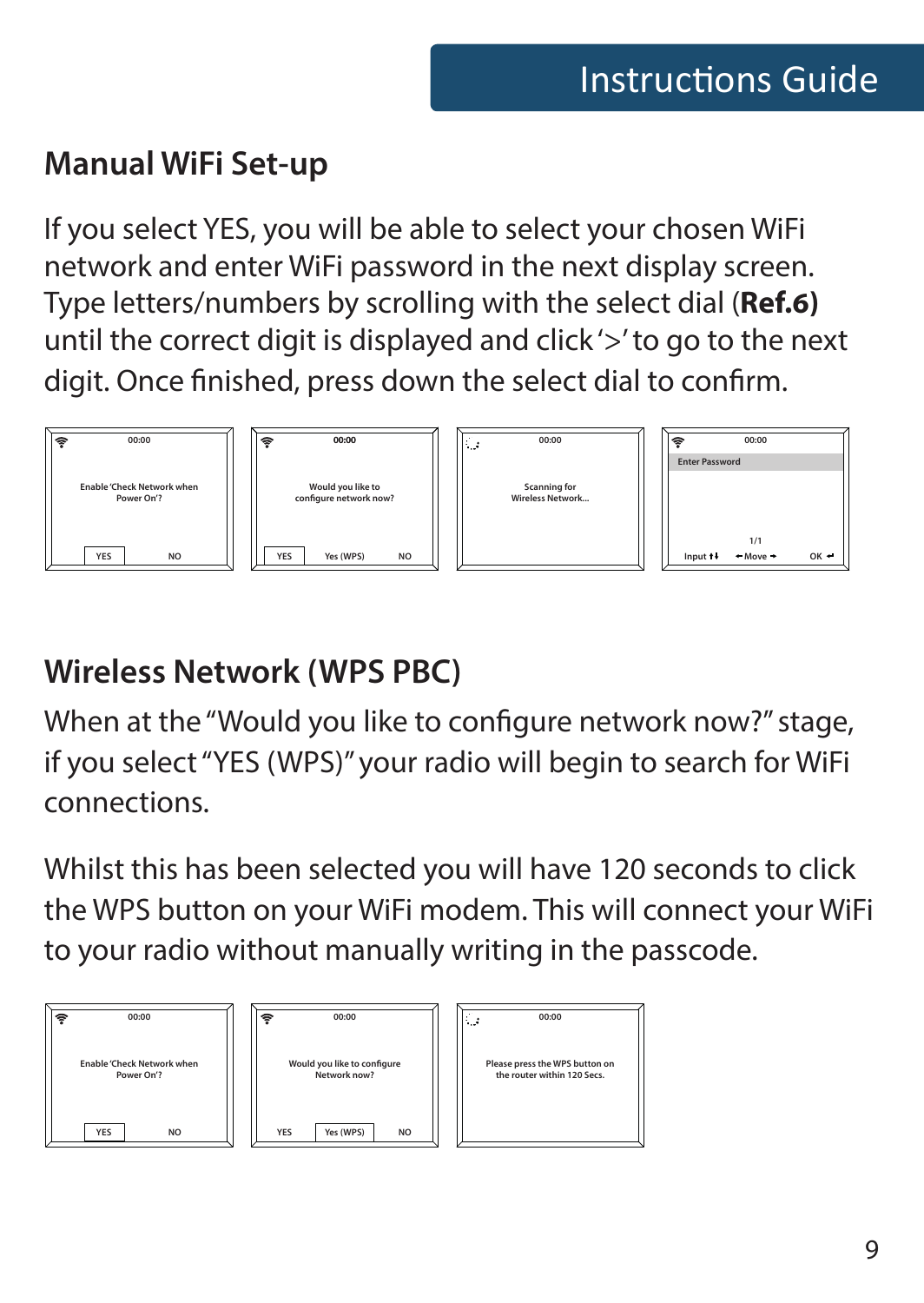#### **WiFi Connection Complete!**

Once your WiFi is connected by manually entering your WiFi password or via WPS, you will be taken to the main menu screen and the WiFi signal will appear in white at the top left. Your internet radio is now set up!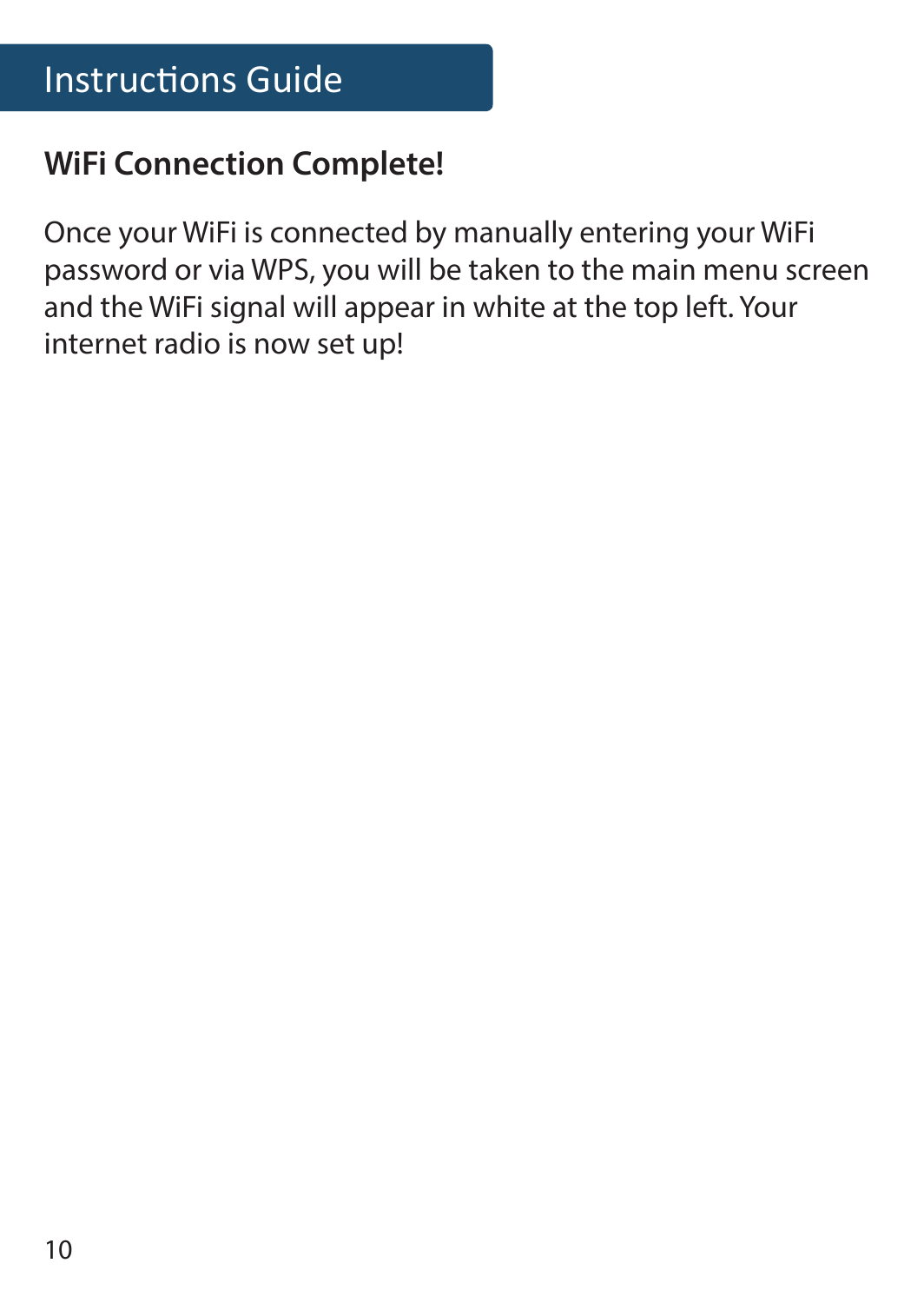#### **Internet Radio**

Go to the main menu screen by selecting 'Menu' (**Ref.3**) followed by selecting 'Internet Radio'

Select 'Internet Radio' on the display screen by turning and pressing the Select dial (**Ref.6**)

When in the 'Internet Radio' screen there will be multiple options:

**My Favourite:** Your favourite stations will be saved here for easy listening.

**Radio Station/Music:** Select this option to browse internet radio stations in the categories of: Global Top 20, Genre, Country/Location, Highlight. Find stations under relevant categories and select your chosen internet station by selecting with the Select dial.

**Local Radio:** The radio is automatically set up to detect your country's top DAB stations, Top 10 stations, All Stations, plus a variety of genres into categories in alphabetical order. Select the category that you wish to listen to with the Select dial (**Ref.6**) and continue browsing until you find your desired station.

**Sleep Radio:** Choose from multiple relaxation sounds.

**History:** Browse through recently listened to stations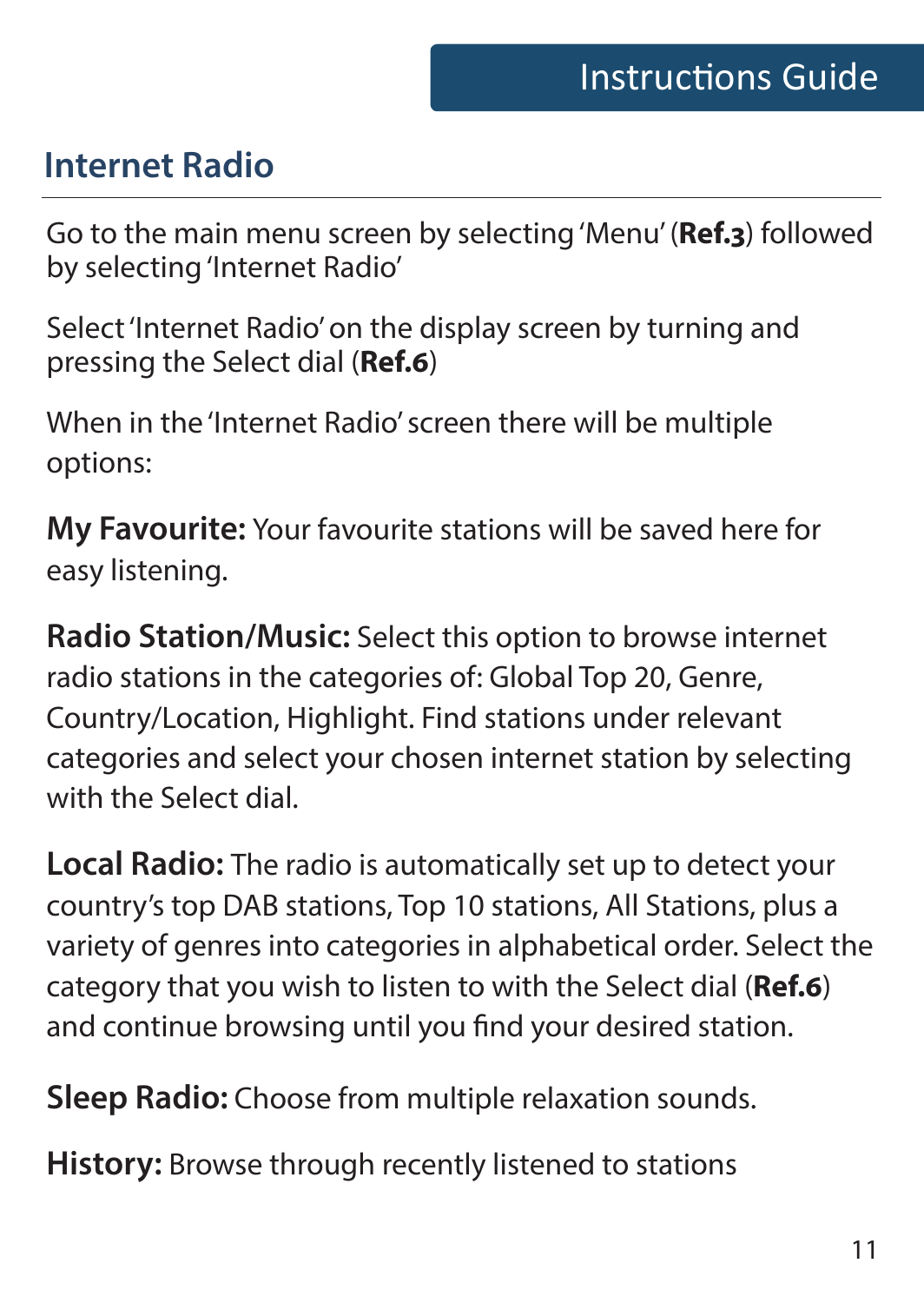#### Instructions Guide

**Service:** Search for an internet radio station or add a new station. To search a new station, select 'Search Radio Station' to go to the search tool. Turn the Select dial to highlight the chosen character and click '>' (**Ref.8**) to move to the next character. To go back to the previous character, press '<' (**Ref.5**) to highlight it. Press the Select dial (**Ref.6**) to search for the internet station.

#### **Pre-setting your favourite internet stations**

When you have found your desired station, **hold** down 'Fav' (**Ref.4**) for a few seconds to go to the 'Add to my Favourites' screen. Turn the select dial to choose the preset number and select your option (**Ref.6**).

To view your preset favourite stations, press the 'Fav' button to scroll through your choices.

**Quick use tip**: Once presets have been set for Internet Radio, you can scroll through the main display screen to one of these options e.g Internet Radio and without selecting it, click 'Fav' to view your preset favourite stations for quick listening.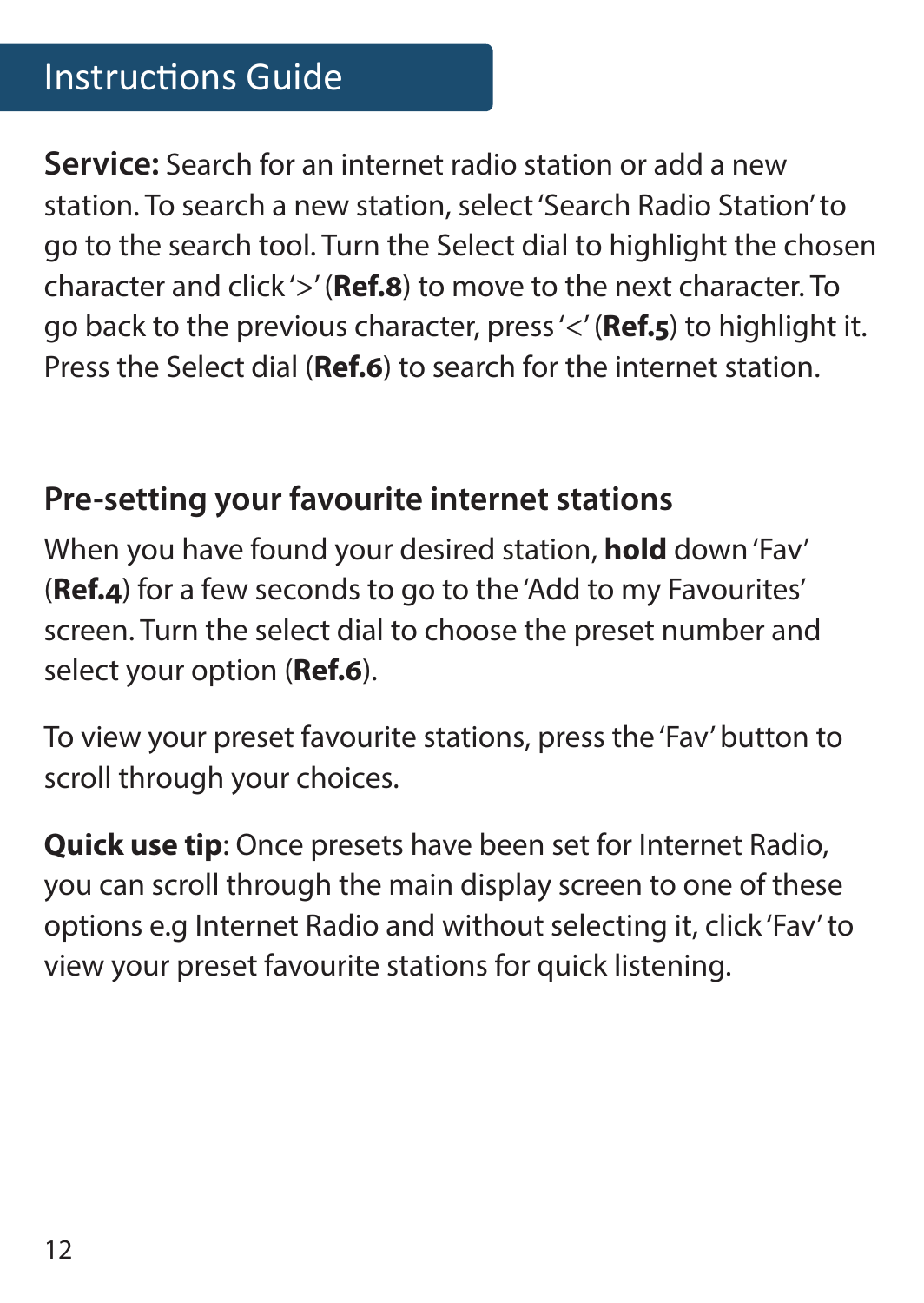#### **Media Centre**

Select 'Media Centre' on the main display screen by turning the dial and pressing the Select dial (**Ref.6**)

#### **USB:**

Plug in a USB stick (**Ref.15**) with files. Highlight the desired folder/song with the Select dial (**Ref.6**) and select for your chosen song to play.

USB port also able to charge your device.

#### **UPnP:**

Universal Plug and Play allows you to connect to other devices to play your music such as personal computers (Windows media player), mobile (GooglePlay) and other devices.

Once you have selected UPnP, select the radio from your device to connect and from your phone you may need to select the radio. **Both your device and the Peterhouse Graduate radio will need to be connected to the same WiFi network.**

Select the device with the Select dial you want to play music or media from on the radio display screen in UPnP settings.

If you have set up folders on your device that is being shared you can use the Select dial to scroll through your choices and confirm your selection by pressing the Select dial.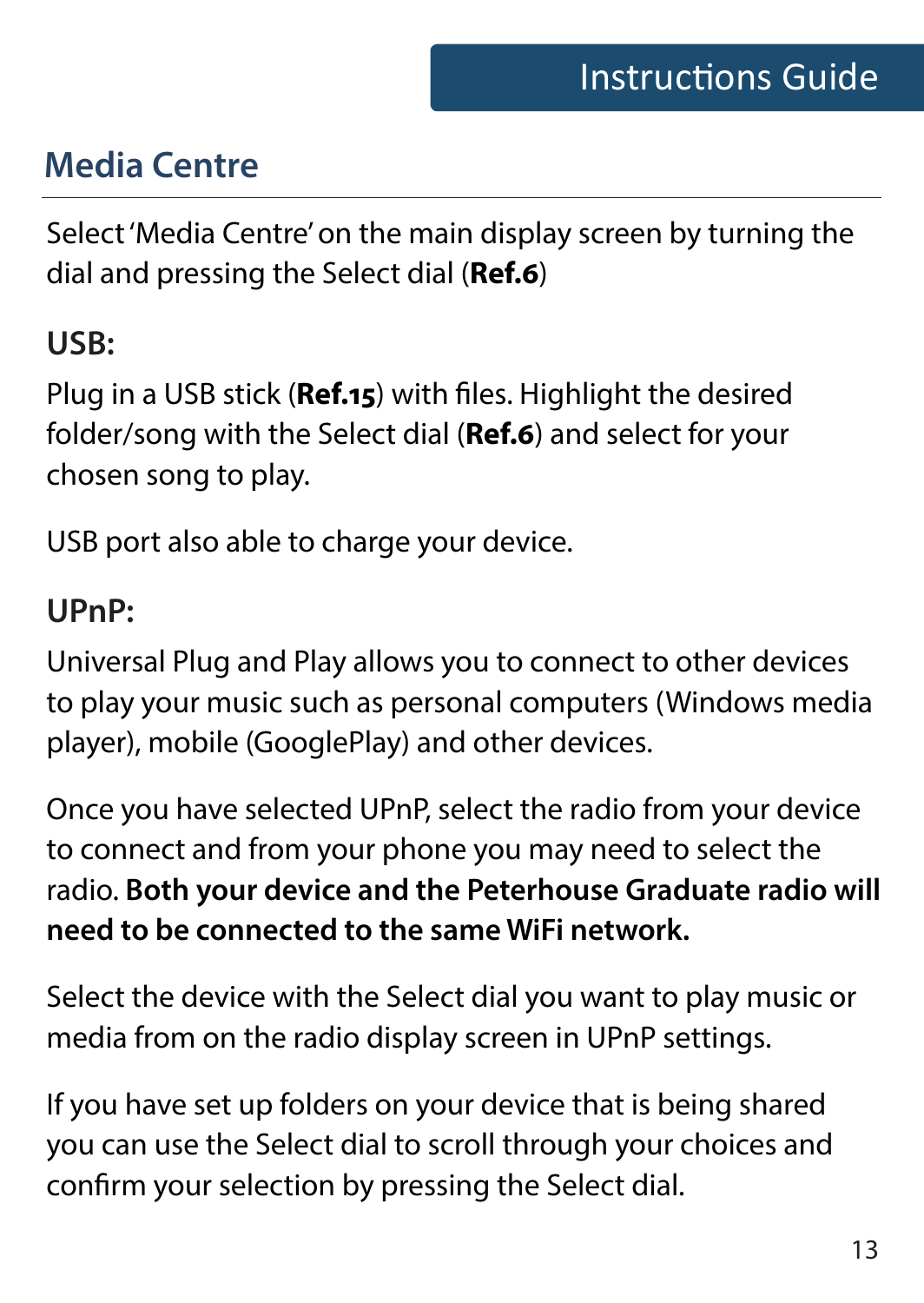#### Instructions Guide

#### **My Playlist:**

You can create a playlist of favourite music or media from UPnP. When you are playing the media, press and **hold** the Select dial from unit or remote control to save it into My Playlist.

Access 'My Playlist' from the Media Centre.

#### **Clear My Playlist:**

If you have created a playlist via UPnP connection, you can select this option to clear the playlist. Select the option 'Clear my Playlist' with the Select dial.

The radio will then display "Confirm delete?". Select YES to delete your playlist with the Select dial.

#### **My Media U**

In configuration settings there is the option to connect a MediaU account via the website http://www.mediayou.net/

Ensure that WiFi is connected to the radio, and then obtain the wireless MAC address of the radio via Information Centre > System Information > Wireless Information. Enter this address on the MediaU website to allow the radio to sync your account.

When this is successfully configured you are then able to save and view your own MediaU station playlists.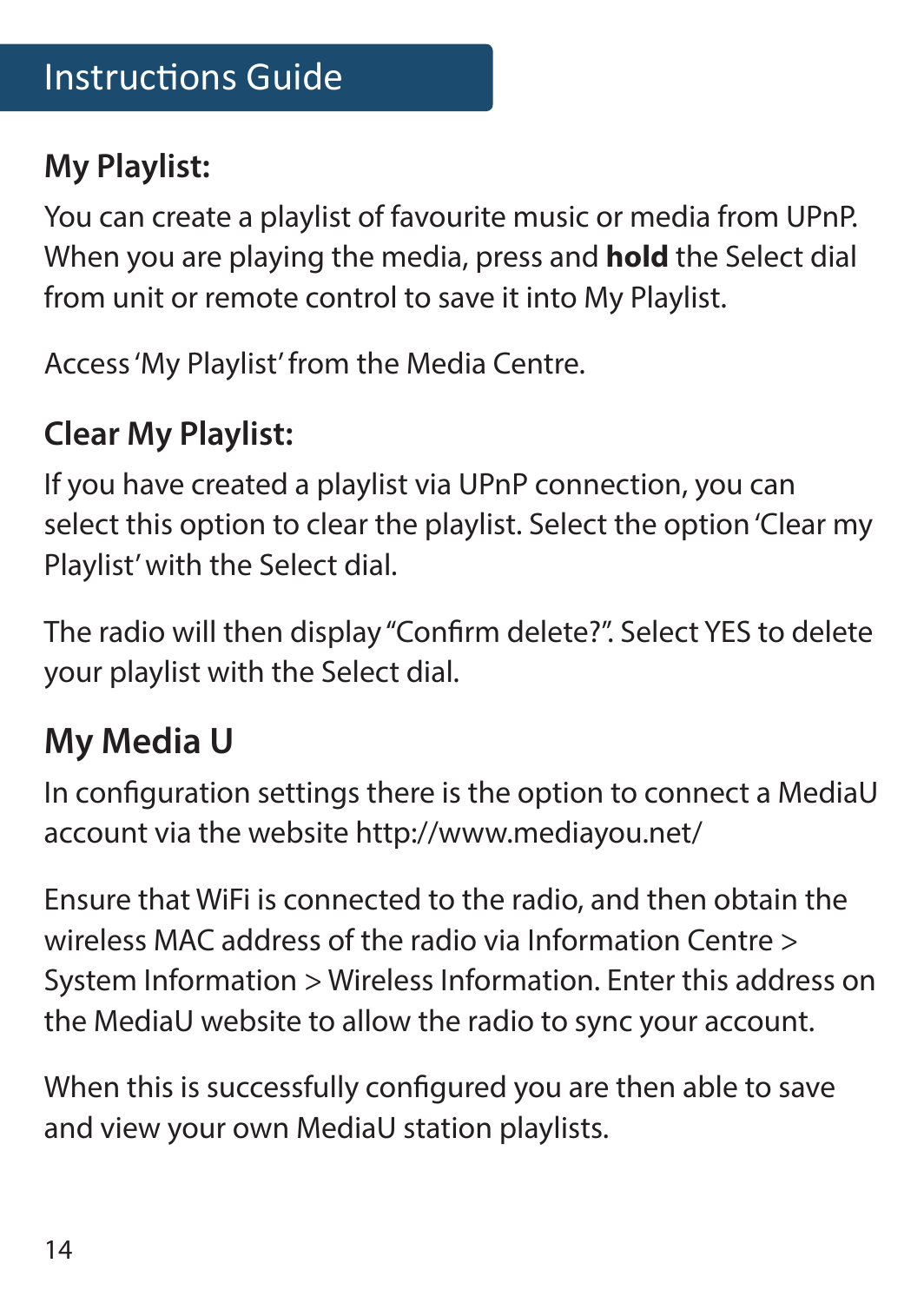### **Spotify Connect**

#### **Listen out loud with Spotify Connect**

- 1. Connect your Peterhouse Graduate to your wifi network
- 2. Open up the Spotify app on your phone, tablet or laptop using the same wifi network
- 3. Play a song and select Devices Available.
- 4. Select your Peterhouse Graduate and start listening.

The Spotify Software is subject to third party licenses found here: www.spotify.com/connect/third-party-licenses.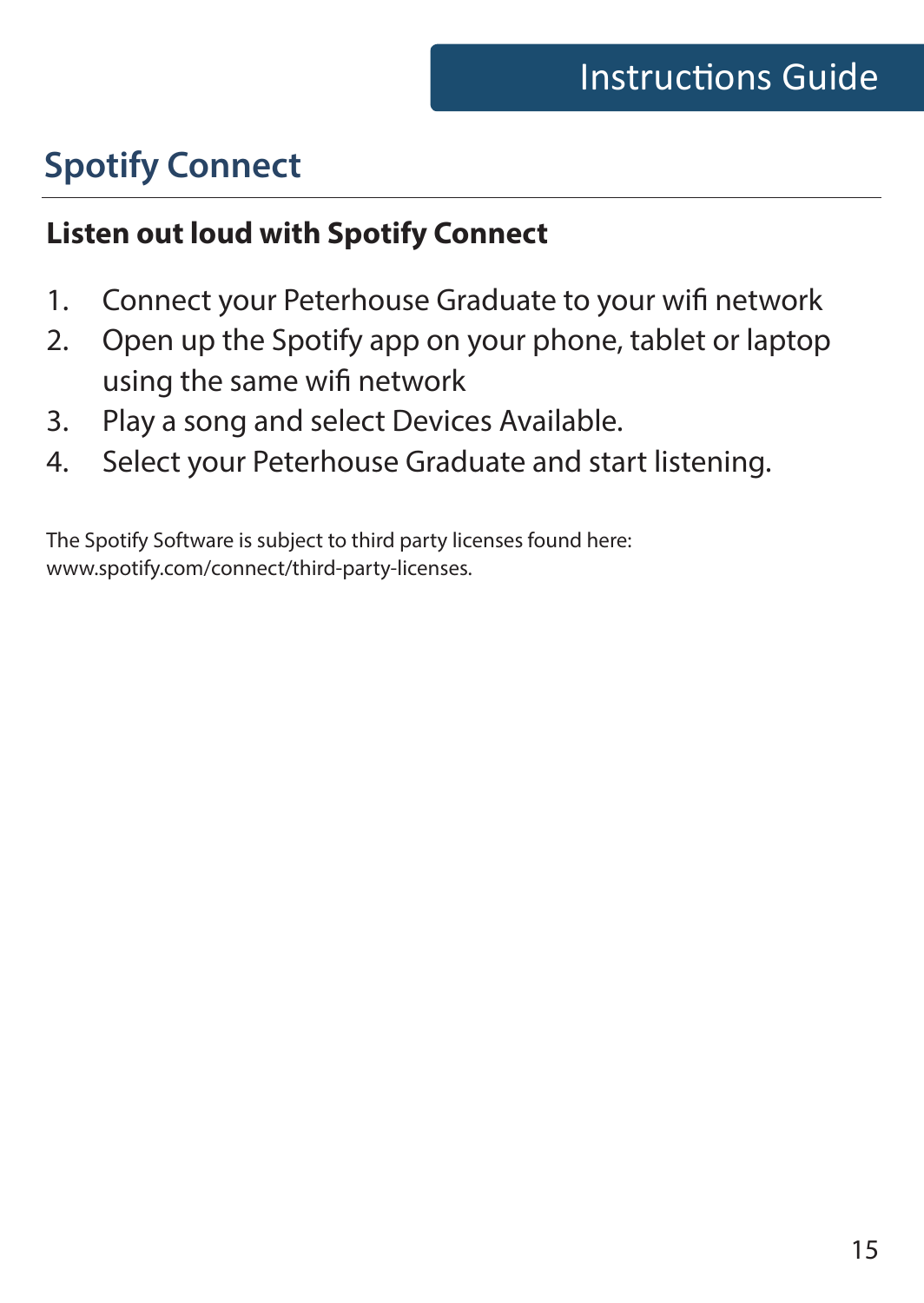#### **Information Centre**

Go to the main menu screen by selecting 'Menu' (**Ref.3**) followed by selecting 'Information Centre'.

**Weather Information:** To select the weather information for a desired place, first select the continent by using the Select dial (**Ref.6**) to scroll and select. Following this, then select the country, followed by the town/city.

Once you choose a chosen town/city, the following information will be displayed: current temperature, weather symbol image, approximate temperature range for the next 5 days.

**Financial Information:** Select from a range of stock market index's from around the world. Scroll and select using the Select dial.

**System Information:** View system version and wireless connection information. If wireless information is selected, information such as WiFi's signal strength can be found.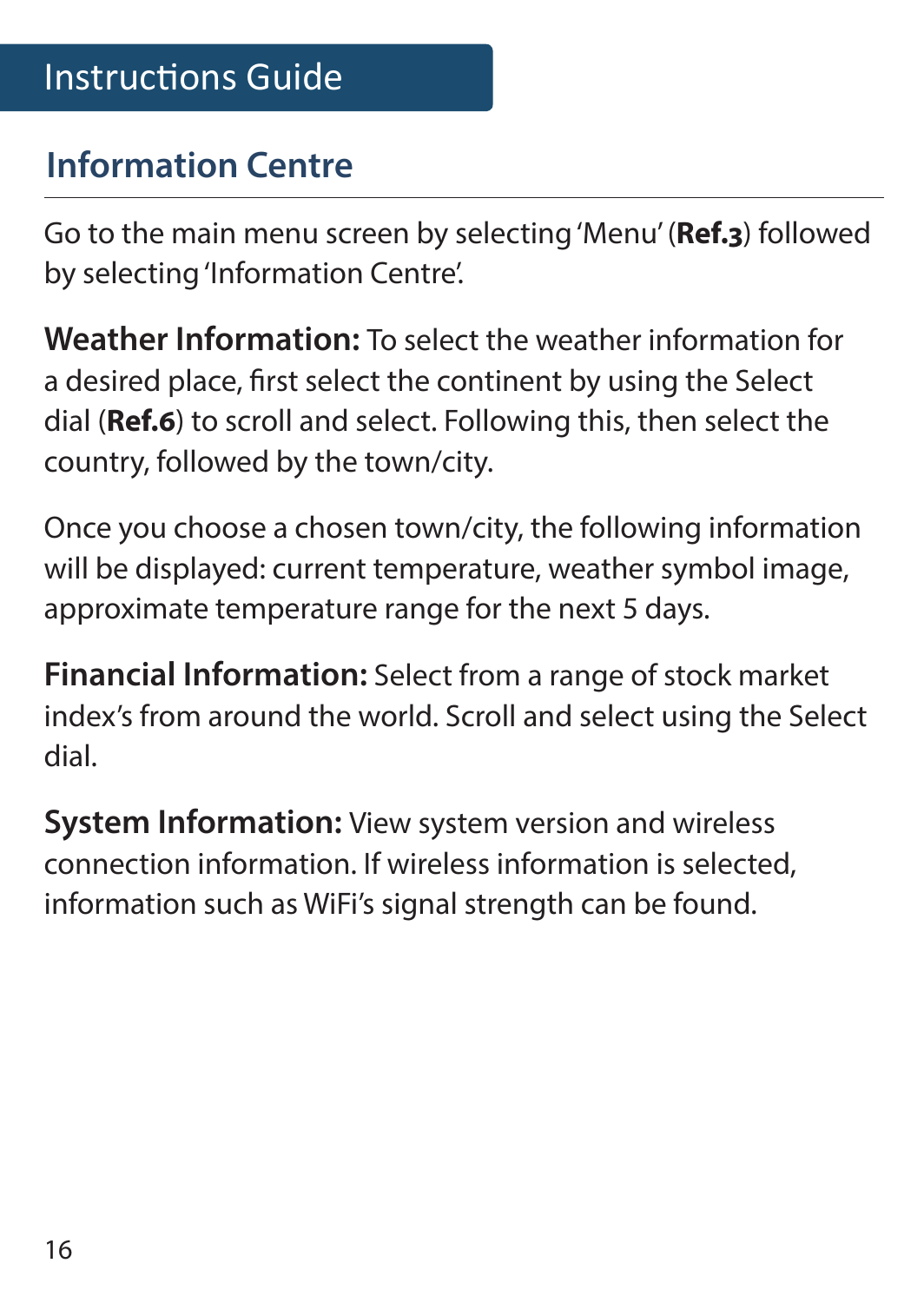#### **Connections**

#### **AUX-In**

Select 'AUX' on the main display screen by turning the dial and pressing the Select dial (**Ref.6**)

Plug an AUX cable into your device and connect cable via AUX-in port (**Ref.14**) at the back of the radio.

Begin playing audio from your device and this should play on the radio when in AUX mode.

Select your chosen audio on your device and play.

#### **Line Out**

At the back of the radio, the 'Line Out' (**Ref.13**) port allows for an external amplifier/stereo.

Simply connect an AUX cord from the 'Line Out' port to the amplifier/stereo.

Begin playing audio from the Internet Radio, Media Centre, Spotify Connect AUX or Bluetooth setting.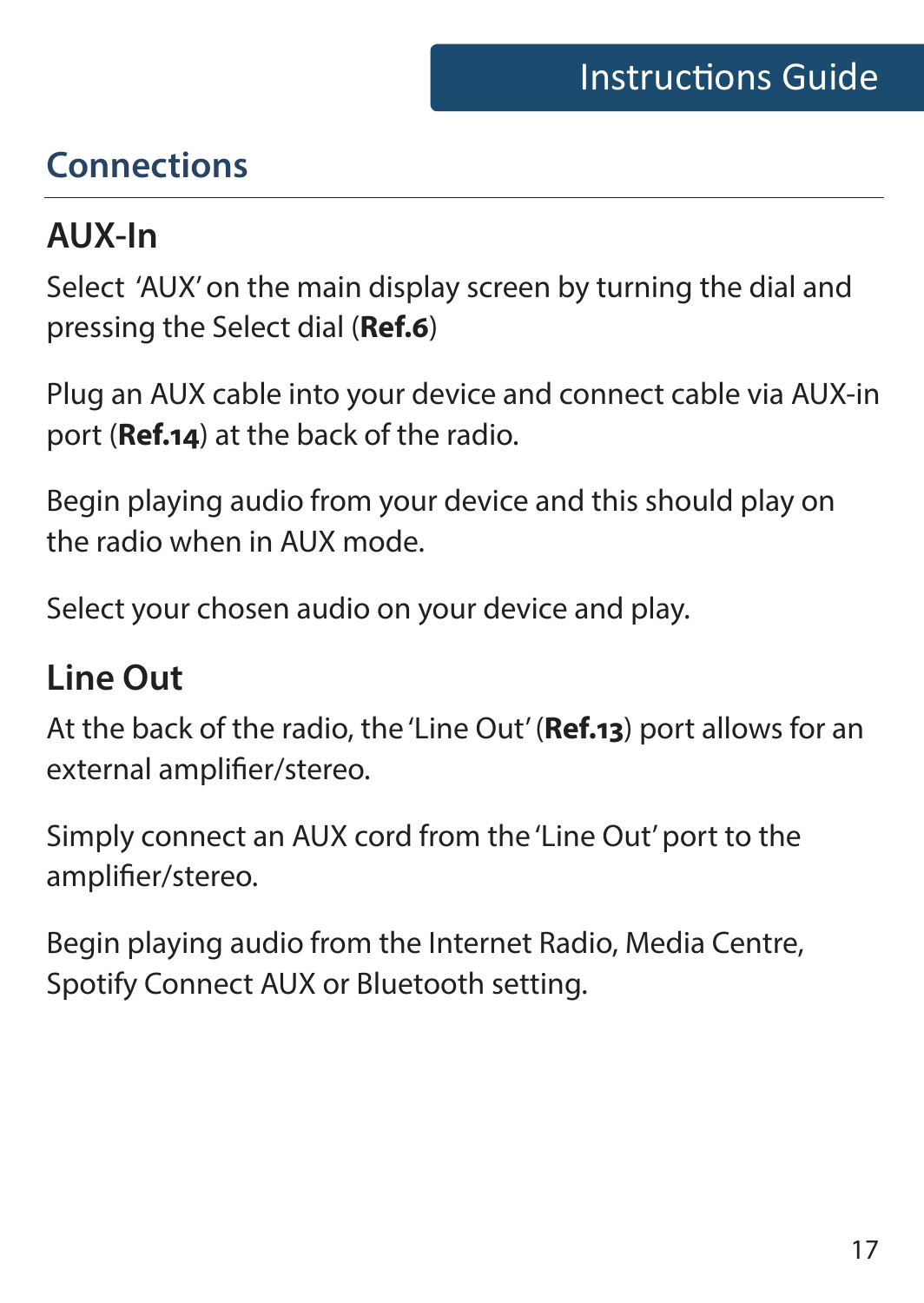#### **Bluetooth**

Select 'Bluetooth' on the main display screen by turning the dial and pressing the Select dial (**Ref.6**) or with the remote navigation buttons.

Go to your device settings to connect your device to the radio via Bluetooth.

The internet radio's device will display as 'Majority Peterhouse Graduate'. Select this radio to connect and your radio should sound "Connected".

Select your chosen audio on your device and play.

Control the playing audio from your device, rather than with the radio's navigation buttons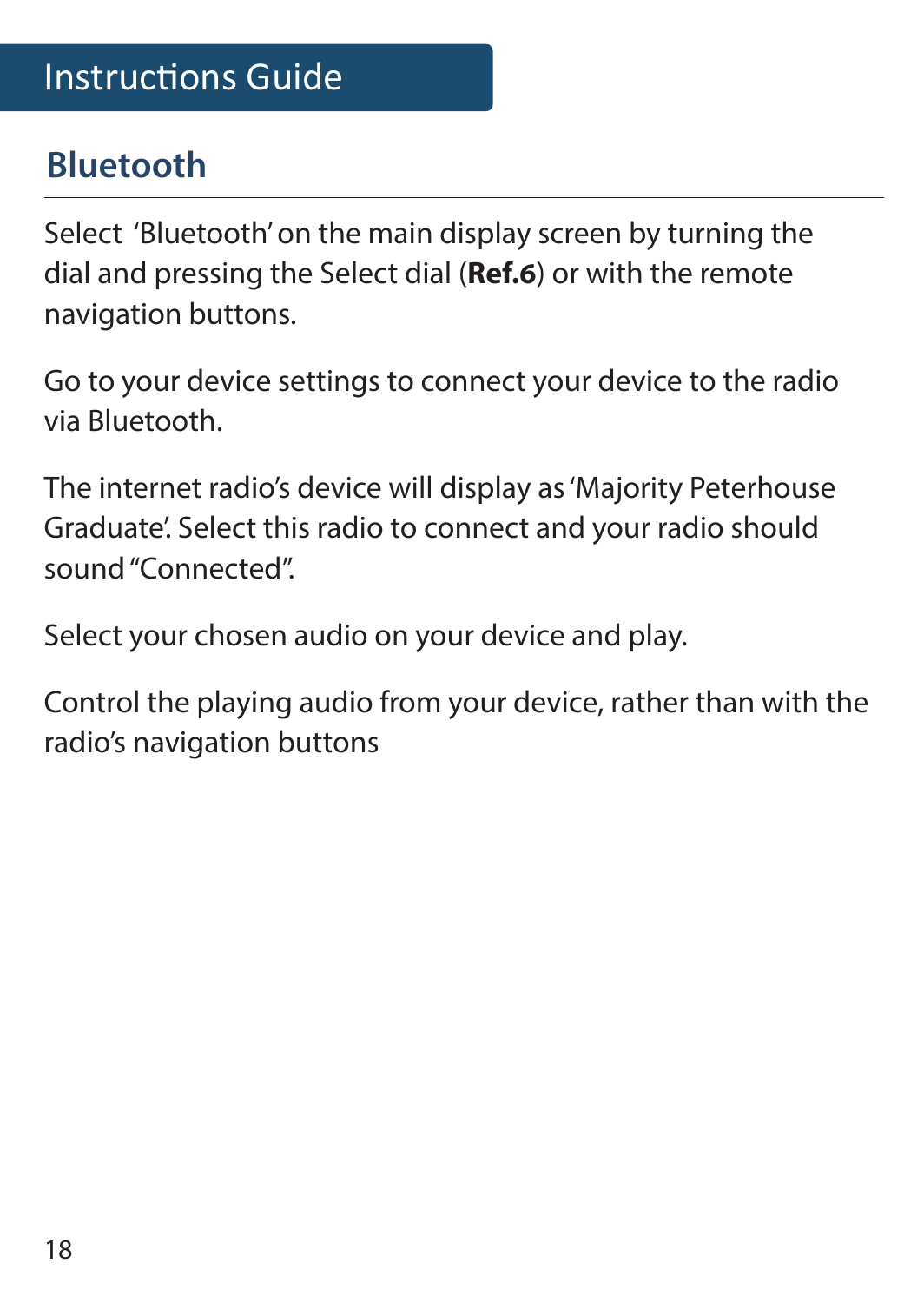#### **Configuration Settings**

**Select 'Configuration' on the main display screen to browse through a range of display, performance and audio settings.** 

**Network**: Select this for WiFi and network options

#### **Wireless Network Configuration**

On the Network settings, you can set up a Wi-Fi connection by selecting Wireless Network Configuration. The radio will then start searching for available WiFi connections.

Find your WiFi connection and select it with the Select dial (**Ref.6**). To type letters/numbers, scroll with the Select dial until the correct digit is displayed and click '>' (**Ref.8**) to go to the next digit. Press '<' if you wish to go back to previous digit (**Ref.5**) Once you are finished, press down the select dial to confirm.

Once your WiFi is connected, the main menu screen will show and the WiFi signal will appear in white at the top left corner. Please note: Wi-Fi password is case sensitive.

#### **Wireless Network (WPS PBC)**

Select this option to search for your WiFi connection. Whilst this has been selected you will have 120 seconds to click the WPS button on your WiFi modem. This will connect your WiFi to your radio without manually writing in the passcode.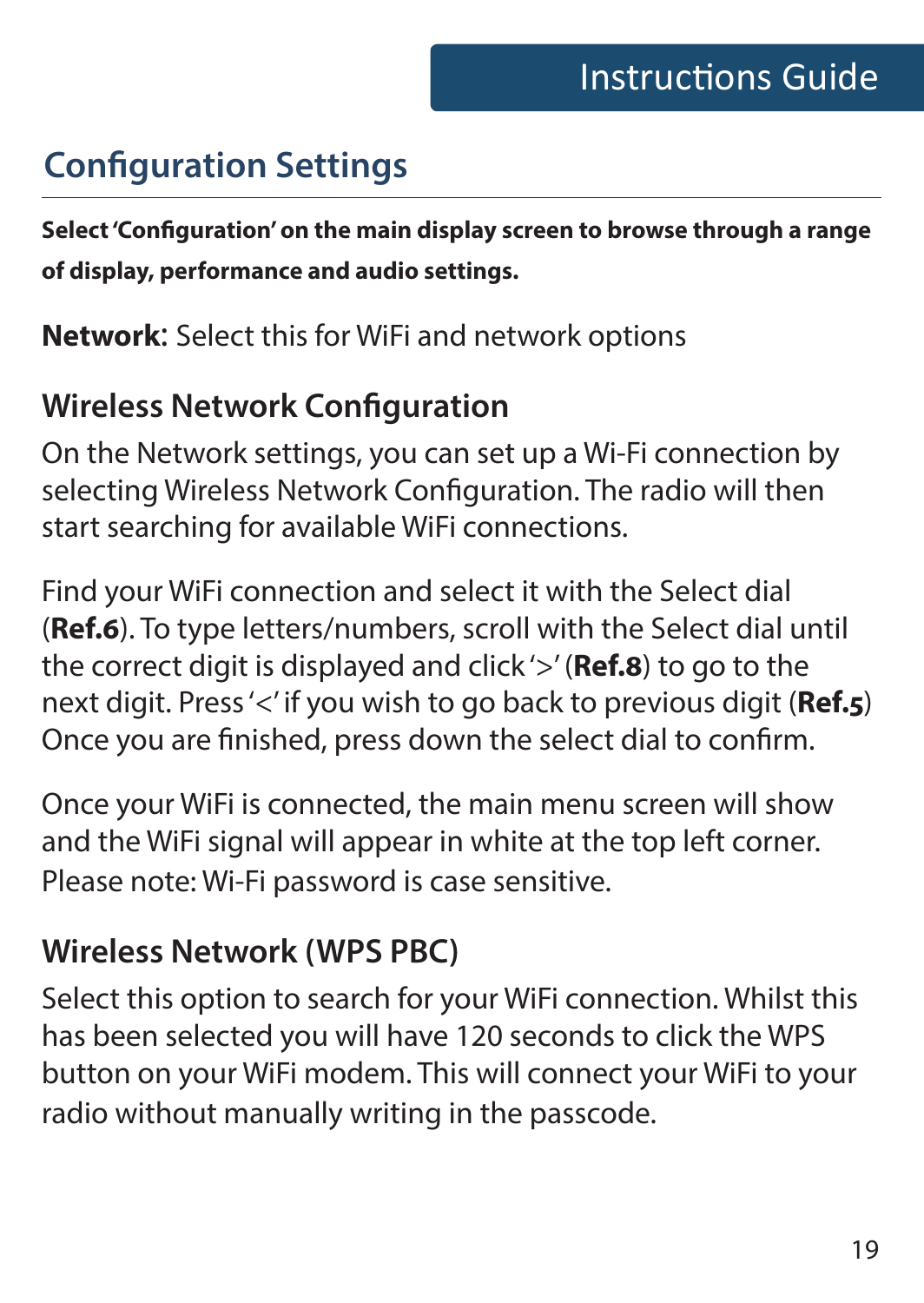#### **Settings: Date & Time**

#### **Manually setting date and time**

There is the option to manually set the time and date instead of using auto-detect to set this up.

Go to 'Configuration' settings and select 'Date&Time' by scrolling and selecting with the Select dial (**Ref.6**).

Select 'Set Date and Time' with the Select dial and choose 'Manual Setup'.

Change the day by highlighting the character and using the Select dial to scroll through to the desired unit. Once you have got the correct unit, click '>' (**Ref.8**) to go to the month. Continue this process with the year, the hour and the minutes.

Once the manual set up is complete, press down the Select dial (**Ref.6**) to Enter.

To change the format of the date and the time, including setting a 12 hour or 24 hour clock, you can alter these settings under the 'Set Time Format' and 'Set Date Format' options within this Configuration Setting option.

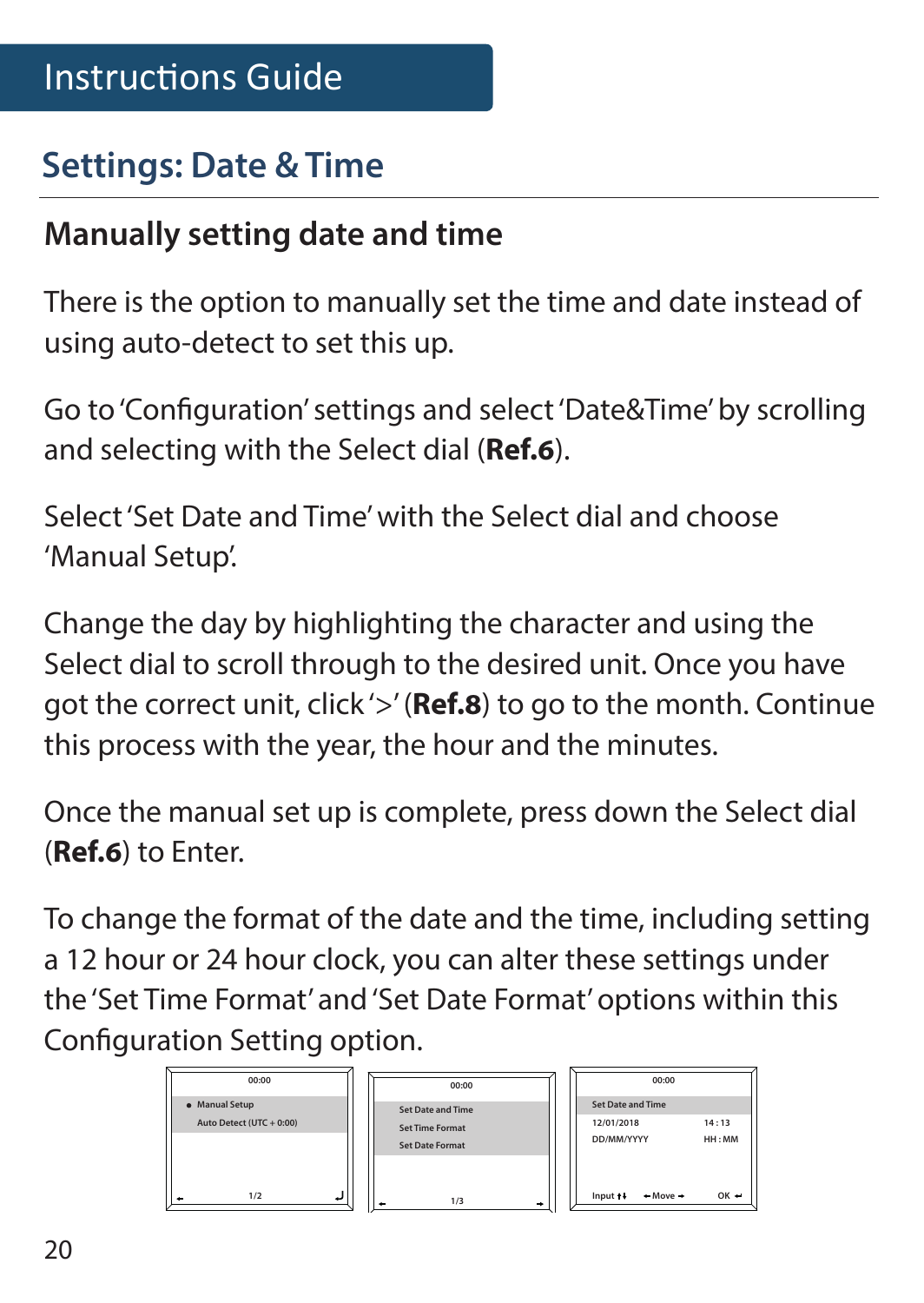#### **Settings: Alarm Clock**

#### **Setting Alarm 1/Alarm 2**

To set an alarm on your radio, go to 'Configuration' settings and scroll through to select 'Alarm' or click the 'Alarm' button on the front of the radio (**Ref.9**).

After this, select Alarm 1 or Alarm 2 and highlight 'Turn On' and select this option (**Ref.6**).

Select 'Repeat' to choose the regularity of your alarm with the Select dial (**Ref.6**). You can choose between Everyday, Once or select individual days for the alarm to sound. Once you have made your selection, press the '<' button (**Ref.5**) to go back to the other alarm settings.

Select 'Time:' and turn the dial to highlight the alarm hour. Once you have found the desired hour, press '>' (**Ref.8**) to then change the minutes. Once the minutes are at the correct value, press down the Select dial (**Ref.6**) to confirm and go back to alarm settings.

Now scroll down and select 'Sound:' with the Select dial. You can now choose between beep, melody, internet radio, or USB. If you are setting your alarm sound as internet radio, then you will now be taken through your preset favourite stations. Select your chosen alarm station with the Select dial.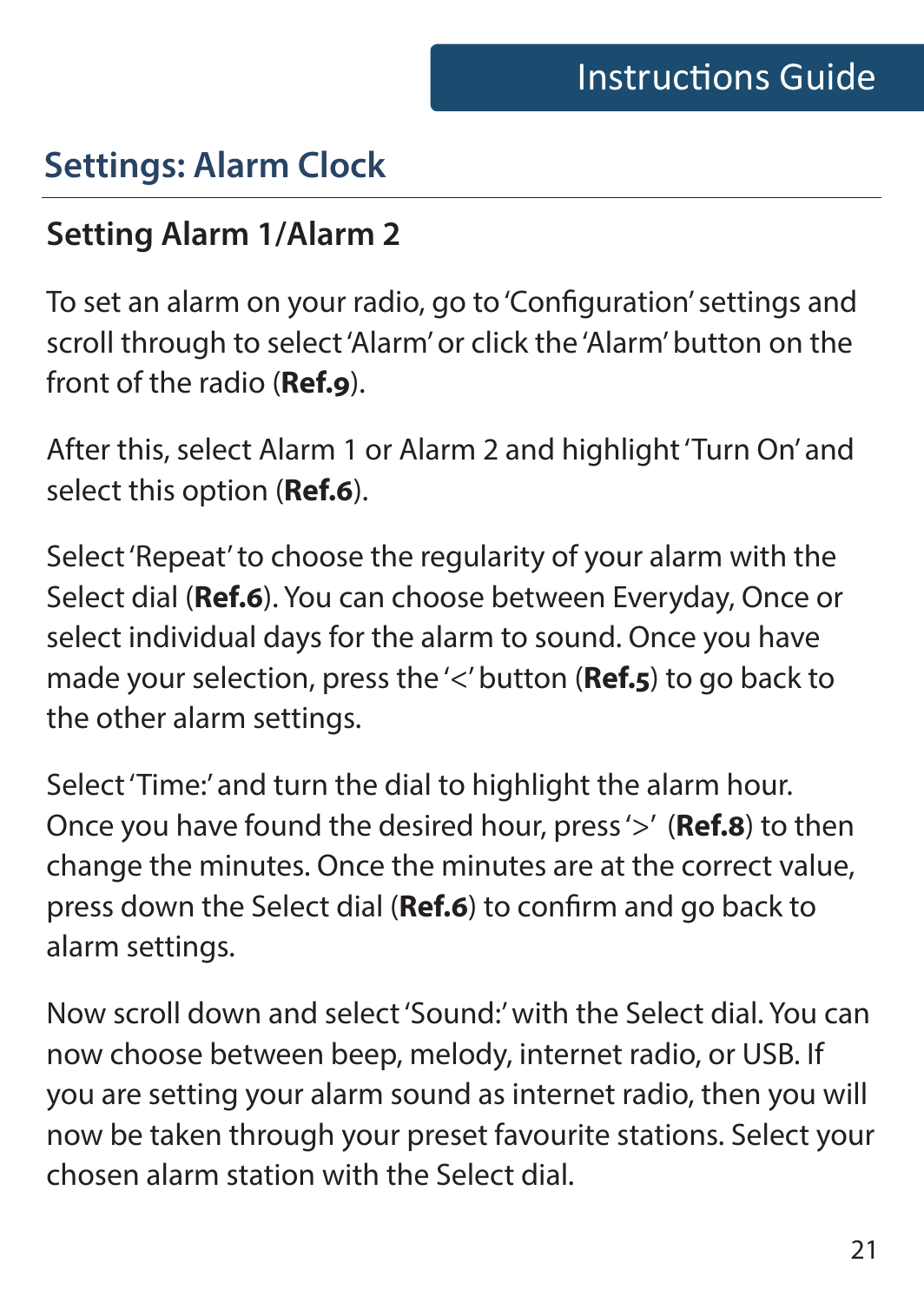#### Instructions Guide

#### **Settings: Alarm Features**



#### **How to cancel your alarm**

To cancel your alarm, select 'Alarm' in 'Configuration' settings or with the Alarm button (**Ref.9**) and select the alarm you wish to turn off. Once the alarm is selected, you will have the option to 'Turn Off' or 'Turn On'. Highlight the 'Turn Off' option and use the Select dial (**Ref.6**) to confirm.

**NOTE: Change the alarm volume by going to 'Alarm Volume' setting in the Alarm setting screen.**

#### **How to turn off your alarm when sounding**

When your alarm is sounding, select the 'Alarm' button (**Ref.9**) or 'Standby' button (**Ref.2**) for alarm to stop. If you have set an alarm to sound everyday or more than once, the alarm icon will still remain on the main display screen.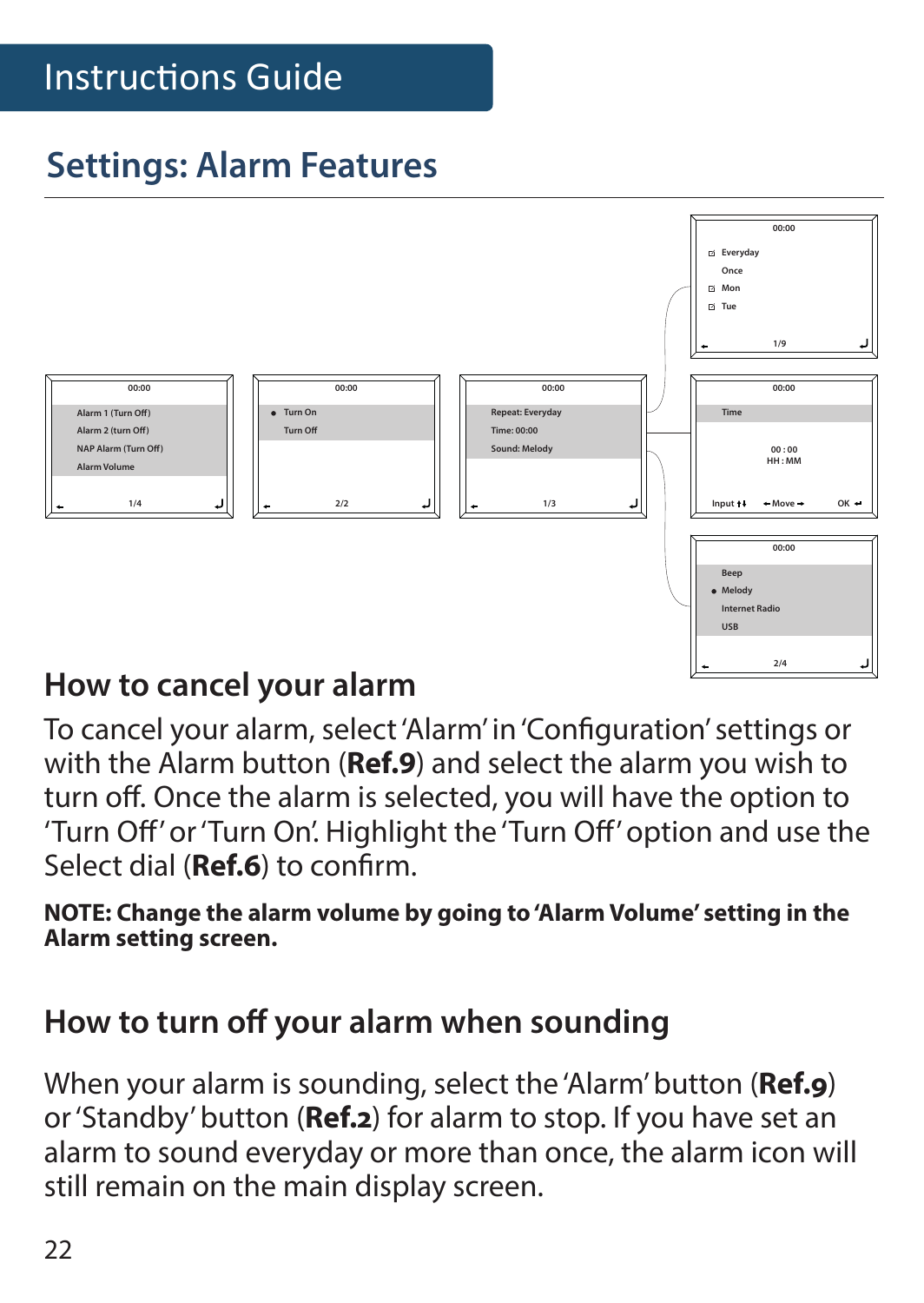#### **How to put your alarm on snooze**

When your alarm is sounding, press the 'Select' dial (**Ref.6**) or any other button except 'Standby' or 'Alarm' to stop the sound and put into Snooze mode. The Snooze function will make the radio sound again in 5 minutes.

Stop the Snooze alarm by pressing 'Alarm' (**Ref.9**) or 'Standby' (**Ref.2**).

#### **Alarm volume**

Change alarm volume by going to the 'Alarm' option in Configuration Settings or by pressing 'Alarm' (**Ref.9**) on the front of the radio.

Scroll to the option for 'Alarm Volume' and use the Select dial (**Ref.6**) to change your alarm volume. Once the correct sound volume has been chosen, wait a few seconds and the radio will automatically revert back to alarm setting options.

**Please note:** The alarm volume set in this setting will be the alarm sound and it cannot be changed with the Volume/Select dial (**Ref.6**) when the alarm sounds.

#### **Nap alarm**

After selecting 'Alarm' on 'Configuration' settings, or the 'Alarm' button (**Ref.9**) on the front of the radio, select 'NAP alarm'.

Choose how many minutes you would like to have the nap alarm on with the options of: 5, 10, 20, 30, 60, 90, 120 minutes.

Once set, the Nap alarm will display on the bottom right of the standby screen as [0\*Time Set\*]. The nap alarm timer will display here how many minutes are left of the nap alarm.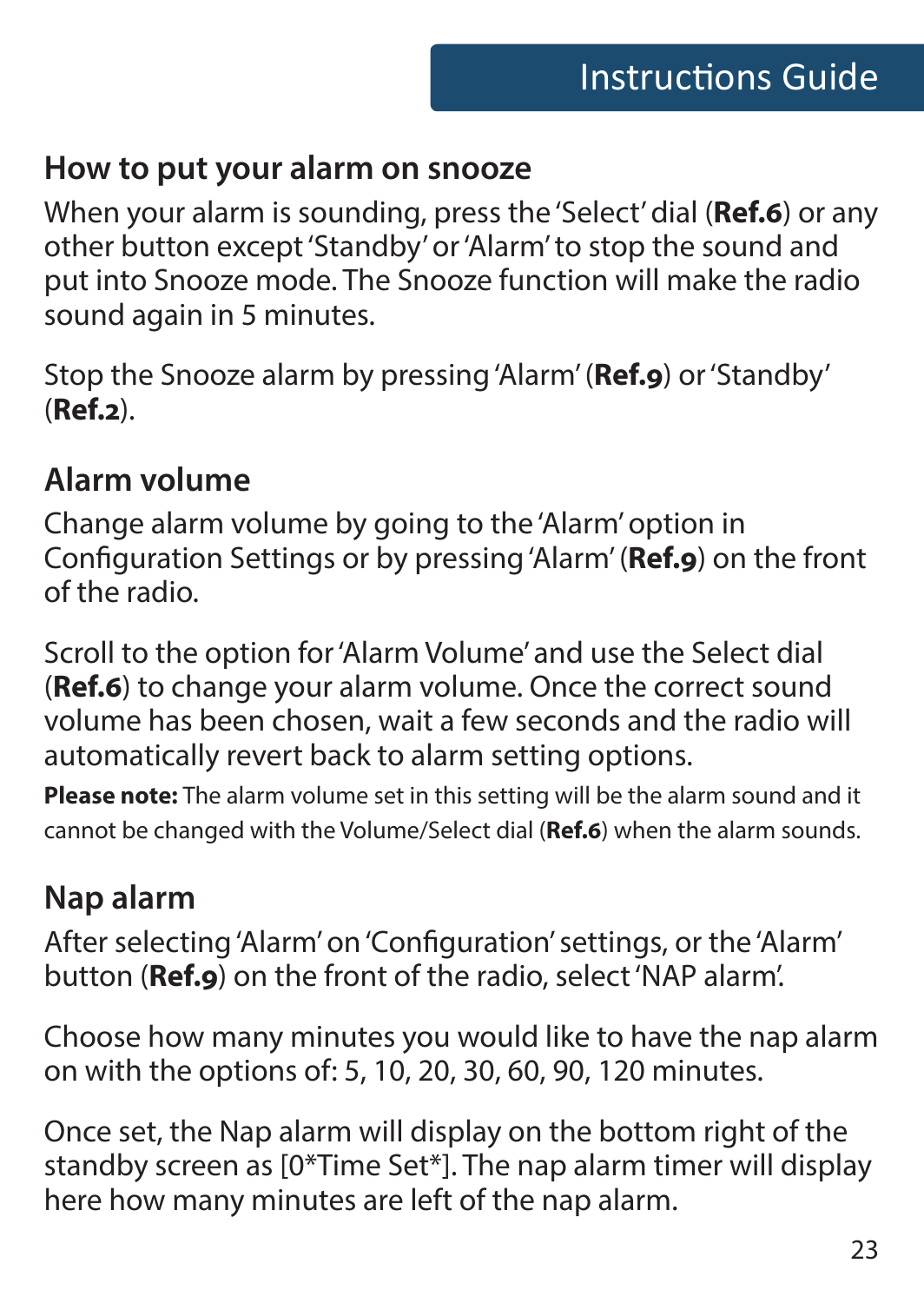#### **Settings: Additional Features**

The following options are available in Configuration settings:

#### **Timer**

In 'Configuration' settings, select the option for 'Timer' and a screen with 00:00 will display. To go up in seconds, click the '>' button (**Ref.8**). To go down in seconds, click the '<' button (**Ref.5**). Hold down the '<' or '>' to move through the timer quickly. Once you have chosen the correct timer amount, confirm it by pressing the Select dial (**Ref.6**).

#### **Dimmer**

The dimmer button allows you to select two different brightness modes. You can alter the two brightness settings in 'Configuration' settings and selecting the option for 'Dimmer'.

Select 'Power Save' mode to set the brightness for when there is no activity of the radio for 15 seconds. This lower brightness level will set until a button is clicked and the 'Turn on' setting will activate.

Select 'Turn On' mode to set the brightness for when the radio is active and in use.

To manually switch between the two dimmer settings, click 'Dimmer' (**Ref.7**).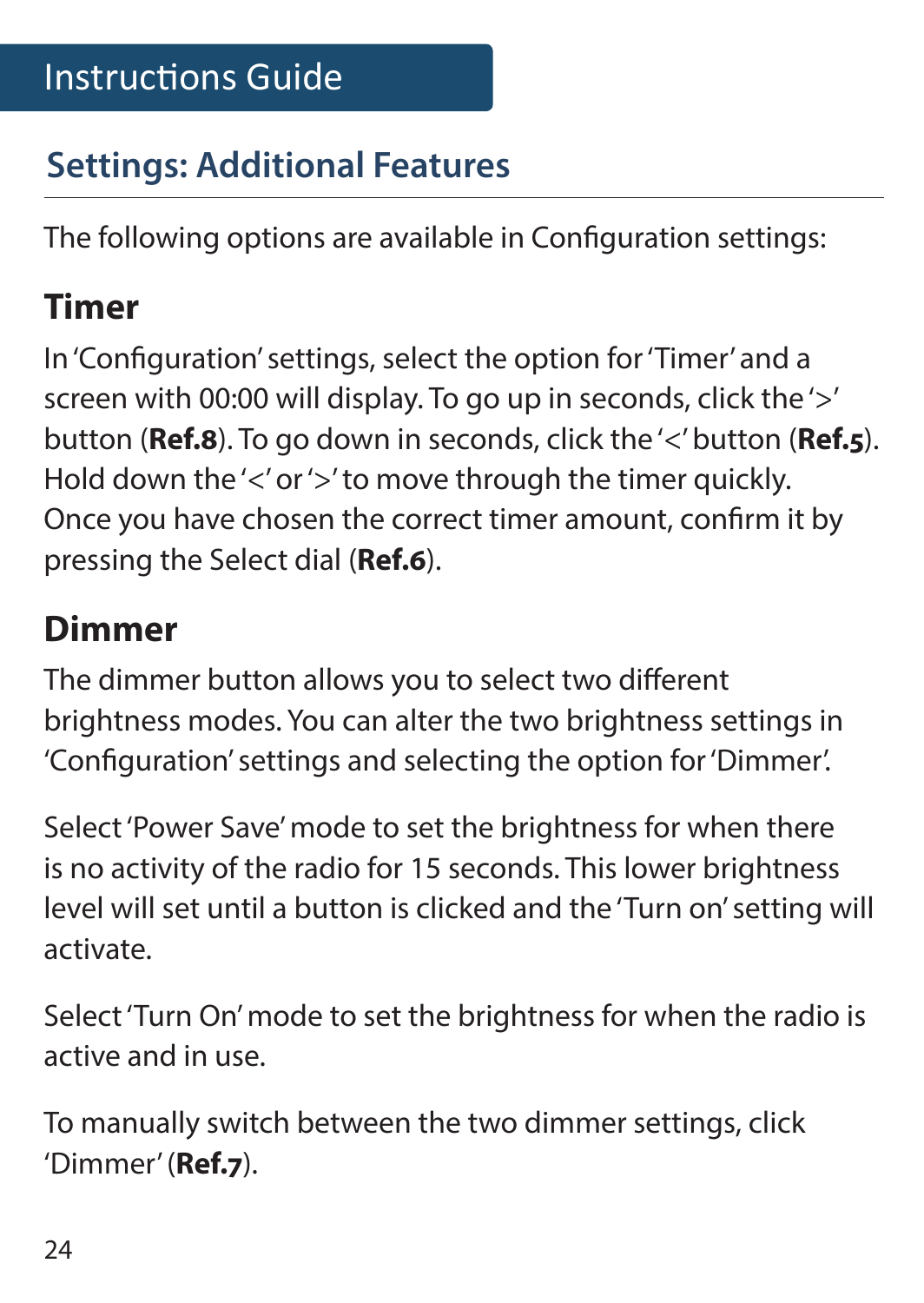#### **Software Update**

Will show here if a software update is available for the radio. If one is available, please select for the update to initiate.

#### **Reset to default**

Select this option to reset your radio and revert all of the settings and presets made.

Confirm that you would like to reset the unit and its settings by selecting 'Yes' with the Select dial (**Ref.6**).

#### **Sleep Timer**

To set a sleep timer, select the 'Sleep' button (**Ref.10**) and press repeatedly to switch between sleep times on the top right of the display screen. There is an option between 15, 30, 60, 90, 120, 150, 180 minutes.

To turn Sleep off, press multiple times until the timer is no longer there or 'Turn Off' in configuration settings.

Alternatively, you can set a sleep timer in 'Configuration' settings and select the option for 'Sleep Timer' .

Once this has been selected, the timer amount and a sleep image will show on the top right of the radio screen.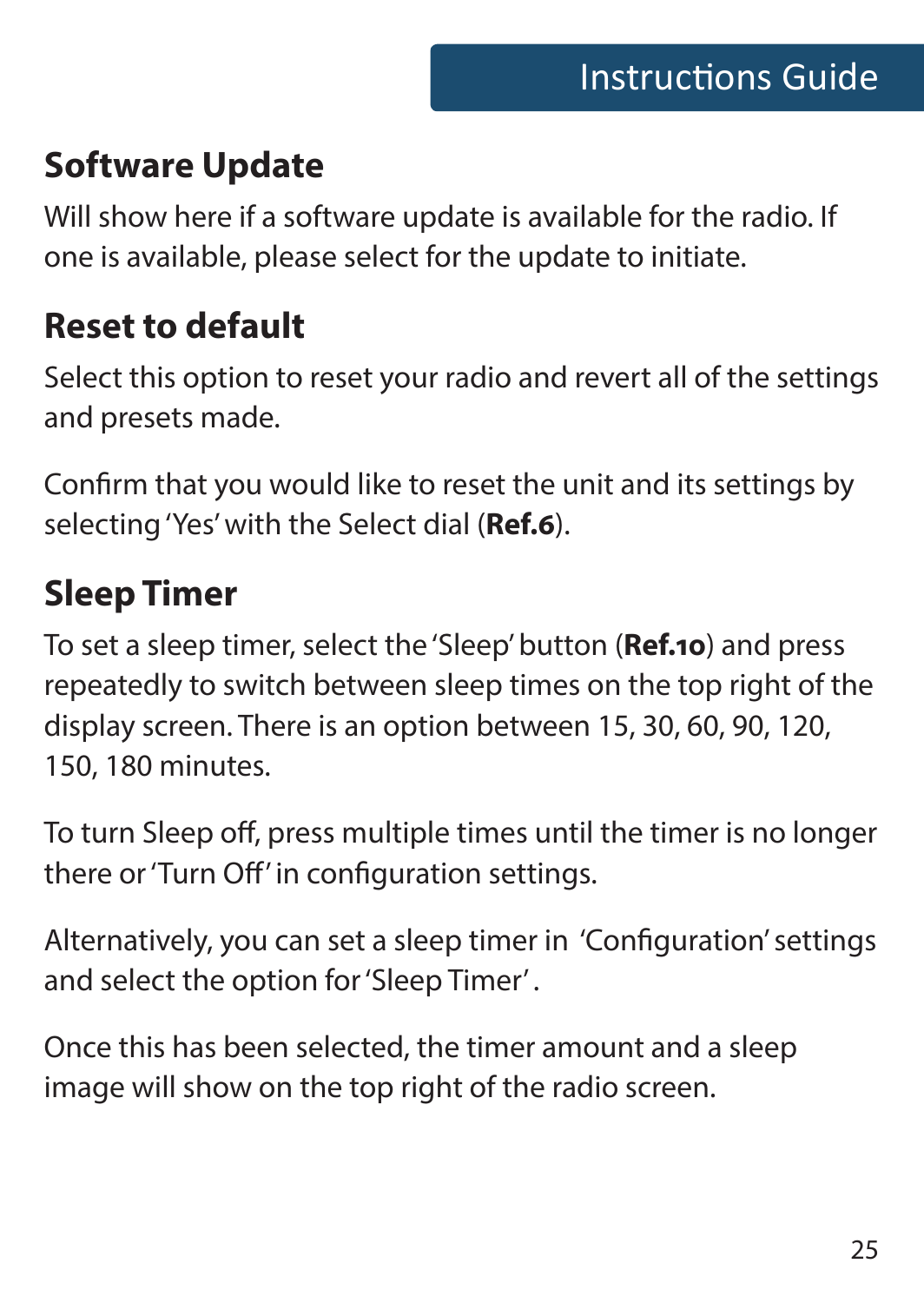#### **Remote Control App**

To begin controlling your radio via a remote control app on your smart phone or tablet, you can download the 'Air Music Control App' in your device's app store.

Alternatively, go to Configuration Settings > Device for the following options:

**1) Rename (AirMusic) -** Select this to rename your device.

**2) AirMusic Control App -** Select this to show two QR codes one for Apple devices, and one for Android. Scan the relevant code to download from the App store on your phone or tablet.

Once the app is downloaded, open the app and ensure that your radio is switched on and out of standby mode. The app should then automatically connect to your Majority internet radio. You can now begin adjusting settings and navigating around your radio.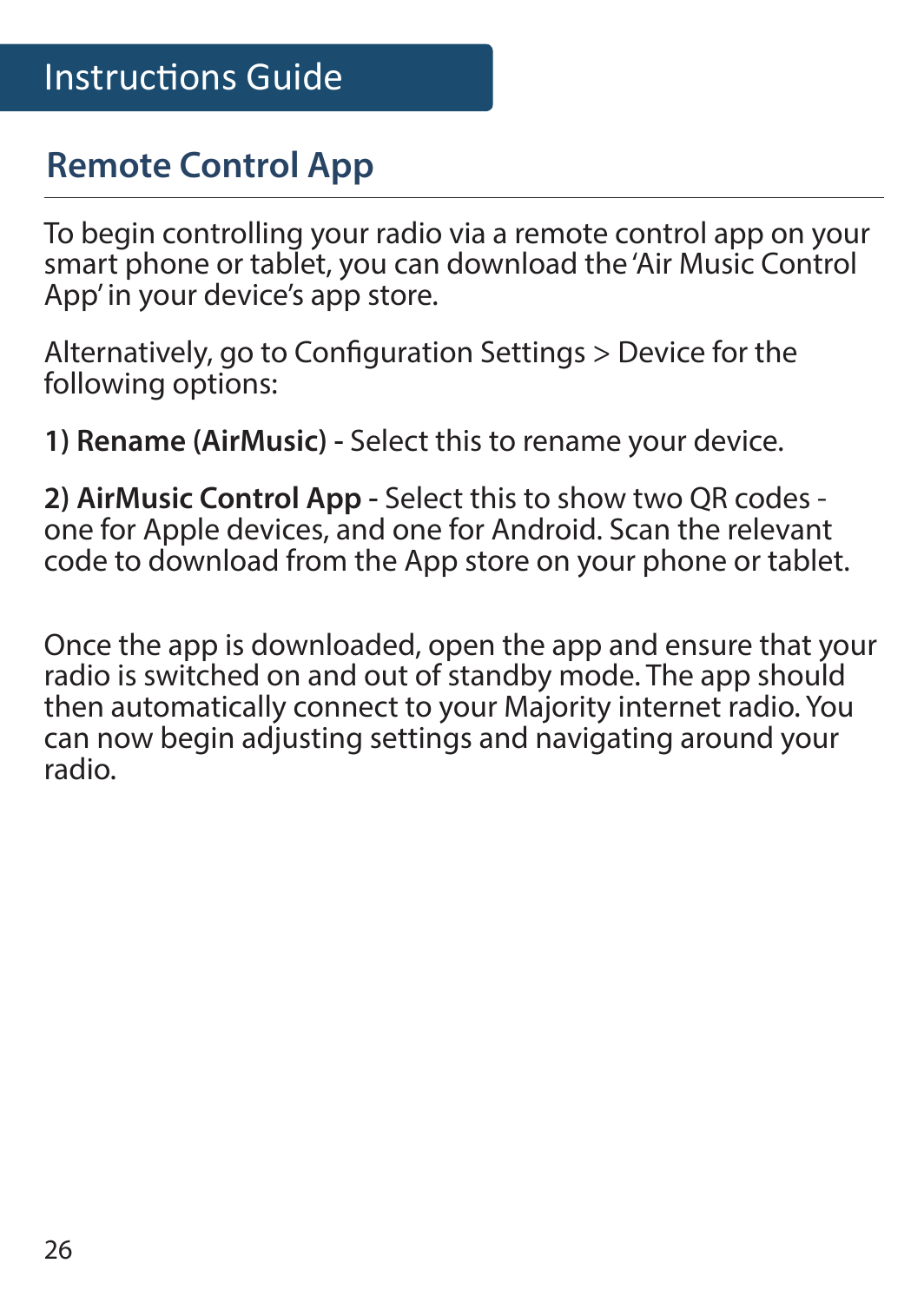#### **Additional Setting Options**

**Time display -** Select Analog or Digital

**Language -** Select your chosen language within the list

**Display -** Choose the display to be Colour or Monochrome

**Power management -** Select this to configure the radio to go into standby mode automatically after a set time of inactivity or if there is no WiFi signal. Select turn off to ignore this function.

**Buffer -** Configure the buffer time of the music playback: 2/4/8/ seconds.

**Weather -** Activate/deactivate the weather forecast for the standby display. Choose your preferred temperature unit and enter your location. This will then display in the clock display on the standby screen every 10 seconds.

**Local radio setup -** Manually set up your location for Local radio rather than allowing the radio to Auto Detect.

**Playback setup -** Select the playback mode of the Media Centre: OFF, Repeat All, Repeat One or Shuffle.

**Device -** Default name for DLNA is "AirMusic". You can rename the device for DLNA setup.

**Equaliser -** Default equaliser is normal. You may change it to Flat, Jazz, Rock, Soundtracks, Classical, Pop, or News.

**Resume when power on -** Turn off the function for the radio to resume when powered on. Instead, the screen will remain in main menu.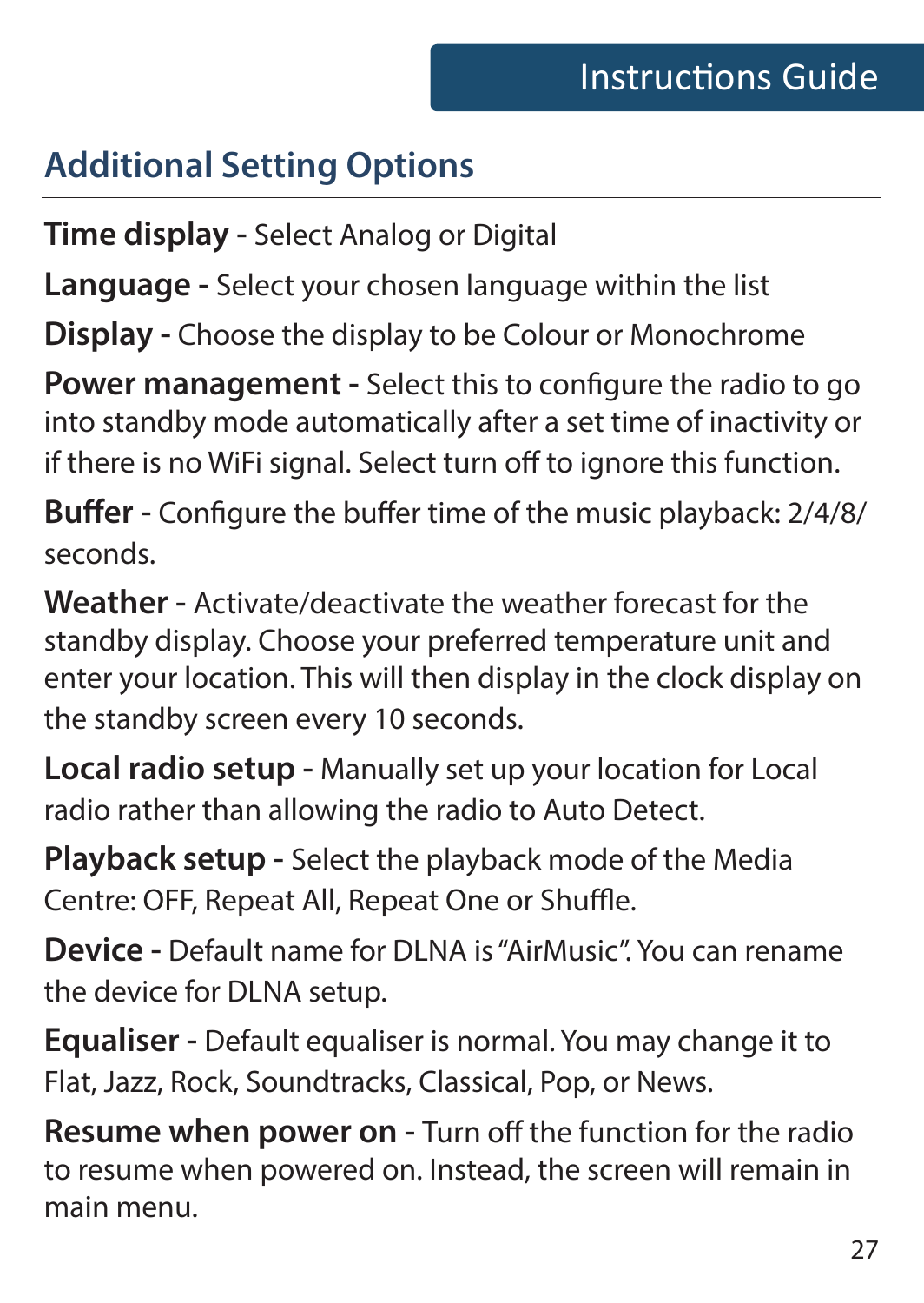#### **Troubleshooting**

| <b>Malfunction</b>                  | Possible causes/measures                                                                                                                                                                                                                                                                                                                                                                                                                     |
|-------------------------------------|----------------------------------------------------------------------------------------------------------------------------------------------------------------------------------------------------------------------------------------------------------------------------------------------------------------------------------------------------------------------------------------------------------------------------------------------|
| No power / function                 | Check whether the power is switched on or off at<br>the wall.<br>Check whether the power adaptor is properly<br>connected to power outlet or not.                                                                                                                                                                                                                                                                                            |
| No sound                            | Check whether unit is set to MUTE or not.<br>Check whether MODE is correctly selected or not.<br>Check whether cables are properly installed or<br>not.                                                                                                                                                                                                                                                                                      |
| <b>Function disturbance</b>         | Switch off and unplug the unit. Leave it for 2<br>minutes and switch it on again.                                                                                                                                                                                                                                                                                                                                                            |
| WiFi not connecting                 | Ensure WiFi mode is selected in settings and the<br>correct passcode is being entered for the WiFi<br>modem.<br>Please try performing a factory reset and try<br>reconnecting.                                                                                                                                                                                                                                                               |
| Bluetooth not connecting            | Ensure that you are on Bluetooth mode on<br>the radio and your Bluetooth on your device is<br>switched on. Select the Bluetooth device 'Majority<br>Peterhouse Graduate' and you should now be able<br>to play audio.                                                                                                                                                                                                                        |
| Spotify not connecting to my device | - Check that your device and your radio are both<br>connected to the same WiFi connection.<br>- Check that no other Spotify Premium devices<br>are nearby and able to connect to the radio - this<br>would interfere with the connection.<br>- Ensure music is playing and the radio device has<br>been selected on Spotify.<br>- Please wait a minute to allow for connection<br>to be made - there may be a slight delay in<br>connection. |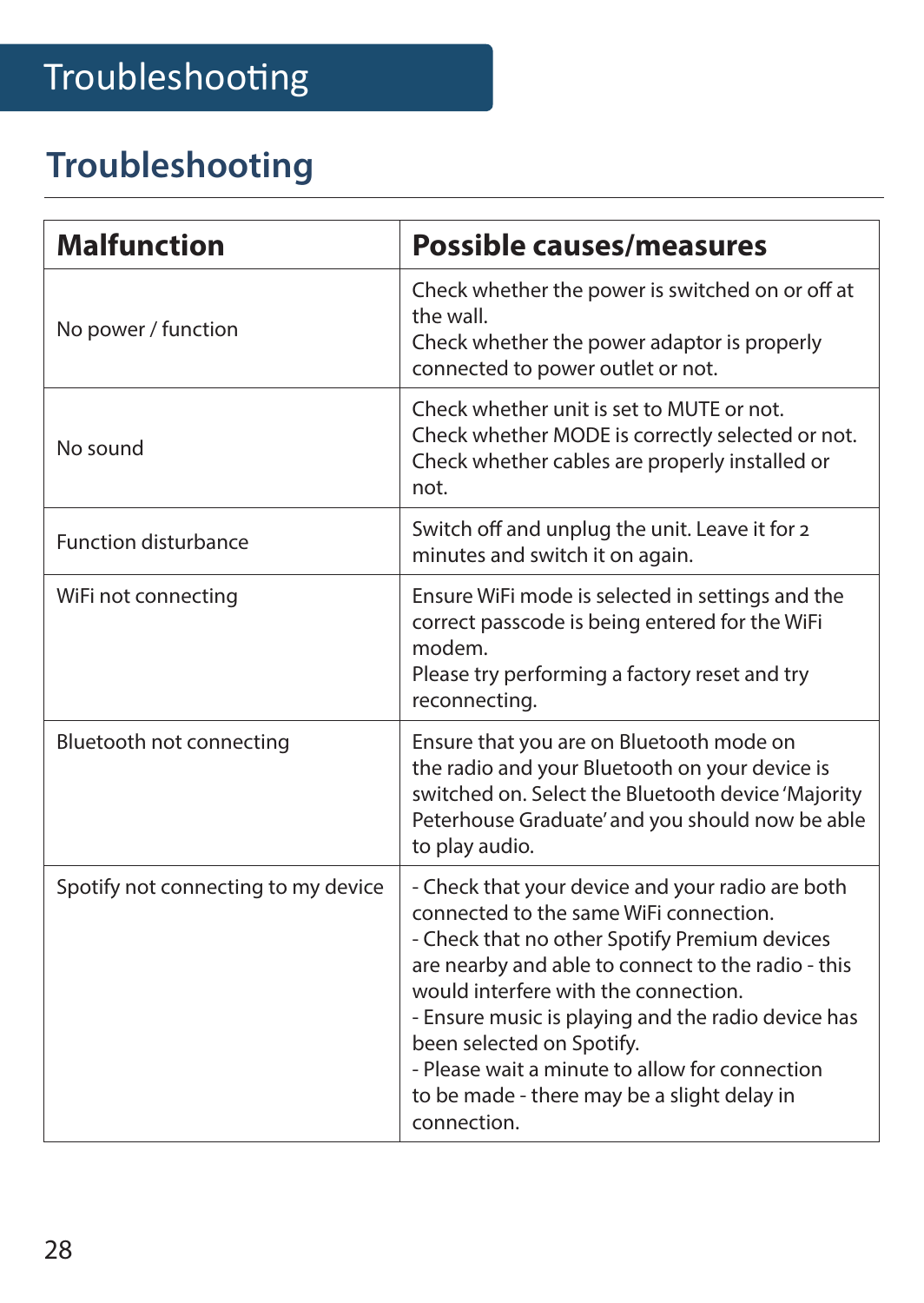#### **Specifications**

| Power Supply      | <b>DC 12V/2A</b>                                   |
|-------------------|----------------------------------------------------|
| Streaming         | UPnP, DLNA                                         |
| Connections       | DC<br><b>USB</b><br>3.5mm AUX-In<br>3.5mm Line-Out |
| Input             | 100-240V~50/60Hz, 500mA                            |
| Dimension (WxHxD) | 30.5 X 13.8 X 12.6 CM                              |
| Net Weight        | 2kg                                                |

#### **Warranty**

All products come with a standard 12 month warranty. All items must be registered on **www.majorityradios.co.uk** for the warranty to be valid. Once on the web page, use the menu to find "Register Your Product". You will also be given the chance to extend your warranty for an additional 24 months, free of charge.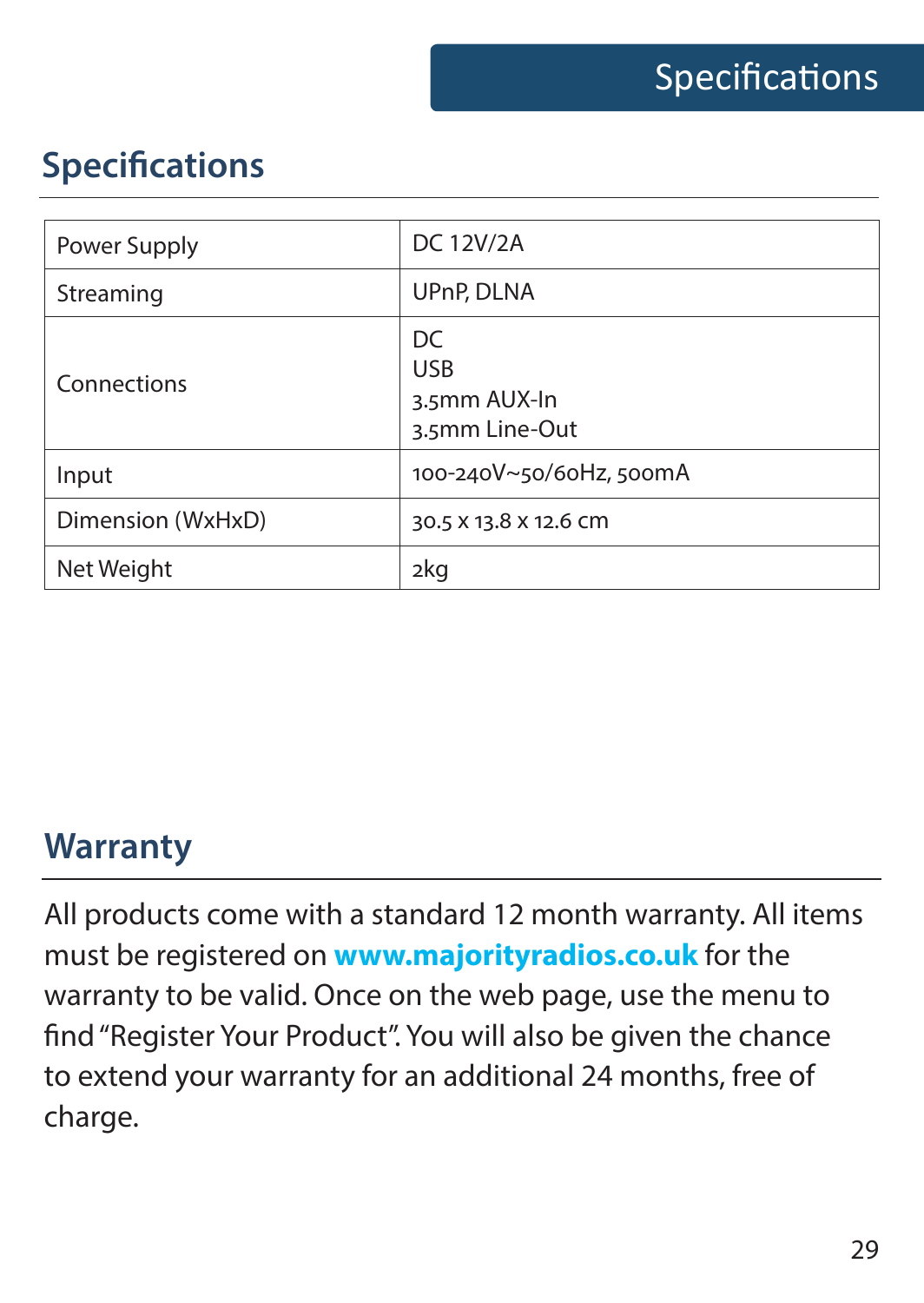#### **1. Read these instructions.**

- 2. Keep these instructions. Instructions are also available for download at www.majorityradios.co.uk
- 3. Heed all Warnings
- 4. Follow all instructions
- 5. Do no clean the apparatus near or with water
- 6. Do not block any ventilation openings. Install in accordance with the manufacturer's instructions
- 7. Do not install near any heat sources such as radiators, heat registers, stoves, or other apparatus (including amplifiers) that produce heat.
- 8. Protect the power from being walked on or pinched particularly at plugs, convenience receptacles, and the point where they exit from the apparatus.
- 9. Only use attachments/accessories specified by the manufacturer.
- 10. Unplug this apparatus during light storms or when unused for long periods of time.
- 11. Refer all servicing to qualified service personnel. Servicing is required when the apparatus has been damaged in a way, such as power-supply cord or plug is damaged, liquid has been spilled or objects have fallen into the apparatus, the apparatus has been exposed to the rain or moisture, does not operate normally or has been dropped.
- 12. No naked flame sources, such as lit candles, should be placed on the apparatus.
- 13. Dispose of used electrical products and batteries safely according to your local authority and regulations.

#### **ADDITIONAL WARNINGS**

The apparatus shall not be exposed to dripping or splashing and no objects filled with liquid, such as vases, shall be places on the apparatus. Main plug is used to disconnect device and it should remain readily operable during intended use. In order to disconnect the apparatus from the main mains completely, the mains plug should be disconnected from the main socket outlet completely.

Battery shall not be exposed to excessive heat such as sunshine, fire or the like.

#### **RECYCLING ELECTRICAL PRODUCTS**

You should now recycle your waste electrical goods and in doing so help the environment.



This symbol means an electrical product should not be disposed of with normal household waste. Please ensure it is taken to a suitable facility for disposal when finished with.

**IMPORTANT:** Please read all instructions carefully before use and keep for future reference.



Risk of electric shock. Do not open



Read all instructions carefully before use and keep for future reference



When servicing, use only identical replacement parts





**IMPORTANT:** *Please read all instructions carefully* **!** *before use and keep for future reference*